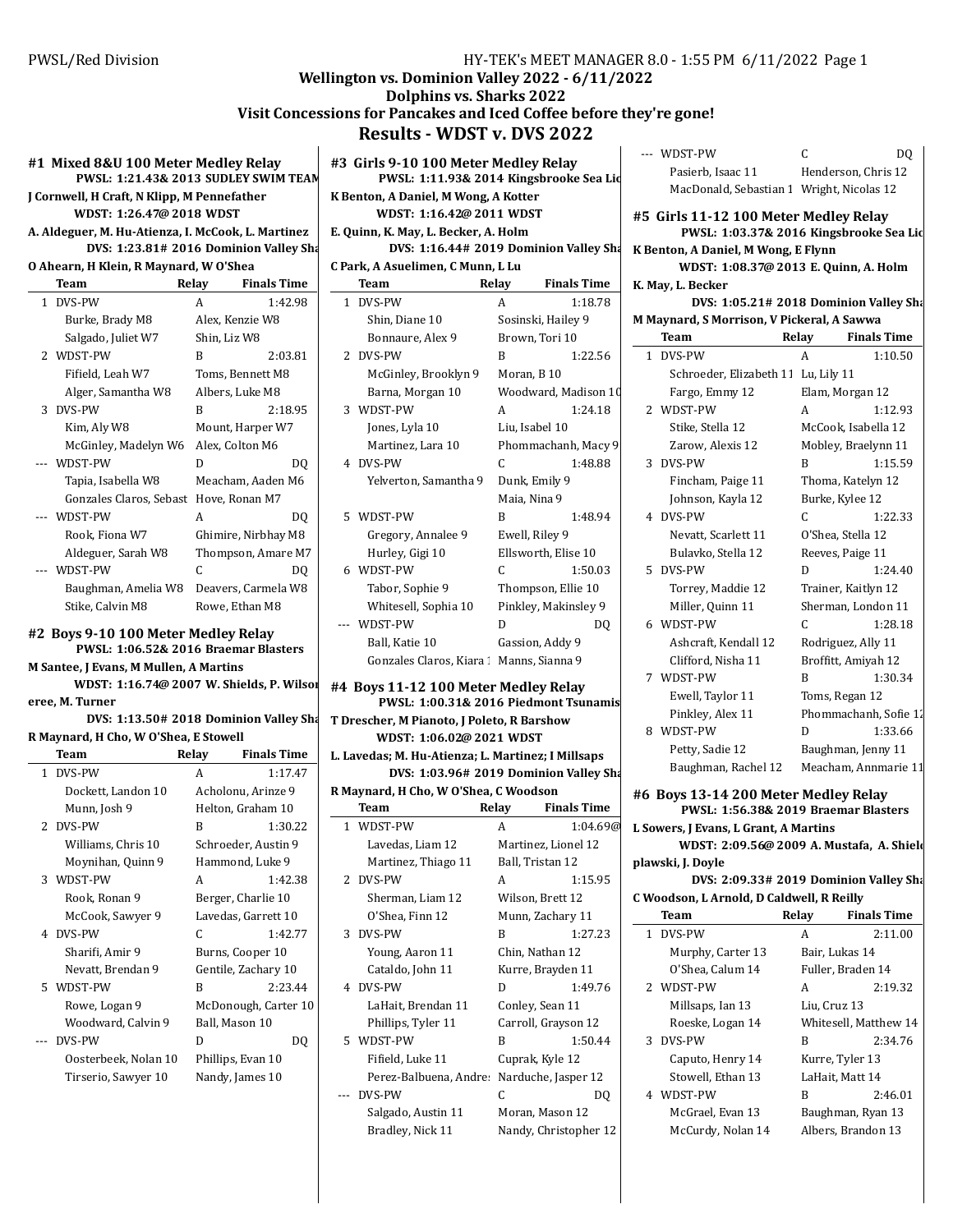### **Wellington vs. Dominion Valley 2022 - 6/11/2022**

# **Dolphins vs. Sharks 2022**

# Visit Concessions for Pancakes and Iced Coffee before they're gone!

**Results - WDST v. DVS 2022** 

|       | (#6 Boys 13-14 200 Meter Medley Relay)                                        |       |                                        | DVS-F<br>---         |
|-------|-------------------------------------------------------------------------------|-------|----------------------------------------|----------------------|
|       | --- WDST-PW                                                                   | C     | DO                                     | Nicl                 |
|       | Horn, Alex 14                                                                 |       | Baughman, Owen 13                      | Calc                 |
|       | Ellsworth, Tyler 13                                                           |       | Pasierb, Keenan 14                     | <b>WDST</b><br>---   |
| $---$ | WDST-PW                                                                       | D     | DO                                     | Greg                 |
|       | Goto, Asher 13                                                                |       | Cantwell, Jonathan 13                  | Wal                  |
|       | Ball, JT 13                                                                   |       | McGrael, Aiden 13                      |                      |
|       | #7 Girls 13-14 200 Meter Medley Relay                                         |       |                                        | #9 Girls<br>P١       |
|       | PWSL: 2:08.62& 2018 SUDLEY SWIM TEAM                                          |       |                                        | S Yowell, G          |
|       | D Palenscar, S Craft, L Garvey, J Cornwell                                    |       |                                        | W                    |
|       | WDST: 2:16.84@ 2021 WDST                                                      |       |                                        | N. Tabor, F          |
|       | N.Picardo, E.Levadas, CLuetkenhaus, A. Grocholski                             |       |                                        |                      |
|       |                                                                               |       | DVS: 2:10.70# 2017 Dominion Valley Sha | G Ly, A Far          |
|       | A Rhee, C Kochan, T Peny, C Miller                                            |       |                                        | Team                 |
|       | Team                                                                          | Relay | <b>Finals Time</b>                     | DVS-F<br>$\mathbf 1$ |
|       | 1 DVS-PW                                                                      | A     | 2:22.79                                | Tori                 |
|       | Young, Emma 13                                                                |       | Park, Christine 13                     | Pen                  |
|       | Begley, Addy 13                                                               |       | Munn, Camryn 13                        | 2 WDST               |
|       | 2 WDST-PW                                                                     | A     | 2:27.20                                | Lue                  |
|       | Albers, Tay 14                                                                |       | Lavedas, Emma 14                       | Bro <sup>'</sup>     |
|       | Picardo, Kiara 14                                                             |       | Shearin, Grayson 13                    | 3 WDST               |
| 3     | DVS-PW                                                                        | B     | 2:37.31                                | McC                  |
|       | Ly, Maggie 14                                                                 |       | Burns, Abigail 13                      | Man                  |
|       | Bradley, Lauren 14                                                            |       | Shin, Alice 13                         | DVS-F<br>4           |
|       | 4 WDST-PW                                                                     | B     | 2:45.09                                | Ly, (                |
|       | Fischer, Sophia 14                                                            |       | Tabor, Chloe 13                        | Chir                 |
|       | Jones, Reagan 14                                                              |       | Petty, Camery 14                       | 5<br>DVS-F           |
| 5     | WDST-PW                                                                       | C     | 3:02.87                                | Shai                 |
|       | Hill, Gigi 14                                                                 |       | Lozano Vasquez, Valeria                | Kwc                  |
|       | Englis, Grace 14                                                              |       | Davie, Carly 13                        | 6 WDST               |
|       | 6 WDST-PW                                                                     | D     | 3:12.72                                | Fifie                |
|       | Fifield, Kyleigh 13                                                           |       | Gregory, Lily 13                       | Guti                 |
|       | Cuprak, Steph 14                                                              |       | Berger, Annie 14                       |                      |
| 7     | WDST-PW                                                                       | E     | 3:22.88                                | #10 Boys             |
|       | German, Rylie 13                                                              |       | Hogan, Gabby 13                        | P١                   |
|       | Englis, Violet 14                                                             |       | Horn, Charlotte 13                     | W                    |
|       |                                                                               |       |                                        | Name                 |
|       | #8 Boys 15-18 200 Meter Medley Relay<br>PWSL: 1:45.65& 2021 Ashland Stingrays |       |                                        | Thom<br>$\mathbf{1}$ |
|       | M Jiang, B Stankovich, L Gentry, M VanDeusen                                  |       |                                        | Ghimi<br>2           |
|       | WDST: 1:56.80@ 2017 G. Penn                                                   |       |                                        | 3<br>Duval           |
|       | M. Quinan, W. Whiteree, A. Quinan                                             |       |                                        | 4 Rowe               |
|       |                                                                               |       | DVS: 1:53.57# 2016 Dominion Valley Sha | 5<br>Gonza           |
|       | R Reilly, E Huang, D Caldwell, L Schlevensky                                  |       |                                        | Alex,<br>6           |
|       | Team                                                                          | Relay | <b>Finals Time</b>                     | 7<br>Alber:          |
| 1     | WDST-PW                                                                       | A     | 2:05.63                                | 8<br>Toms,           |
|       | Pearson, Boden 16                                                             |       | Wence, Brayden 17                      | 9<br>Stike.          |
|       | Walsh, Yu 18                                                                  |       | Torres, Mauricio 18                    | 10<br>Bonna          |
| 2     | WDST-PW                                                                       | B     | 2:15.50                                | Maia,<br>11          |
|       | Hennessy, Thomas 17                                                           |       | Pinkley, Dakotah 17                    | 12<br>Riddi          |
|       | Ellsworth, Taison 15                                                          |       | Hill, Magnus 16                        | 13<br>Alger,         |
| 3     | WDST-PW                                                                       | D     | 2:53.68                                | 14 Hove,             |
|       | Love, Aiden 15                                                                |       | Nino, Liam 15                          | 15<br>Meacl          |
|       | Hill, Andy 18                                                                 |       | Sullivan, Will 16                      | 16<br>Englis         |
|       |                                                                               |       |                                        |                      |

|    | --- DVS-PW                                     |     | A                        | DQ                 |      | 19 Pinkle  |
|----|------------------------------------------------|-----|--------------------------|--------------------|------|------------|
|    | Nichols, Evan 17                               |     | Reilly, Ryan 16          |                    |      | 20 Roach   |
|    | Caldwell, Daniel 16                            |     | Spahic, Maksim 15        |                    |      |            |
|    | --- WDST-PW                                    |     | C                        |                    |      | #11 Girl:  |
|    |                                                |     |                          | DQ                 |      | P١         |
|    | Gregory, Caleb 18                              |     | Moody, Preston 15        |                    |      | W          |
|    | Walsh, Kou 16                                  |     | Vu, Khoi 16              |                    |      |            |
|    | #9 Girls 15-18 200 Meter Medley Relay          |     |                          |                    |      | Name       |
|    | PWSL: 2:01.27& 2019 Bridlewaves                |     |                          |                    | 1    | Aldeg      |
|    | S Yowell, G Johnson, E Quinn, S Walker         |     |                          |                    |      | 2 Moun     |
|    | WDST: 2:12.06@ 2014 WDST                       |     |                          |                    |      | 3 Willia   |
|    | N. Tabor, K. Tillotson, A. Sinner, N. Campbell |     |                          |                    |      | 4 Shin, l  |
|    | DVS: 2:07.53# 2021 Dominion Valley Sha         |     |                          |                    |      |            |
|    | G Ly, A Farmerie, T Peny, A Sawwa              |     |                          |                    |      | 5 Salgao   |
|    |                                                |     |                          |                    |      | 6 Alger,   |
|    | Team                                           |     | Relay                    | <b>Finals Time</b> | 7    | Morri      |
|    | 1 DVS-PW                                       |     | A                        | 2:14.06            | 8    | Conra      |
|    | Torrey, Katie 15                               |     | Caldwell, Camilla 15     |                    | 9    | Rook,      |
|    | Peny, Tess 18                                  |     | Golsen, Sarah 17         |                    | 10   | McGir      |
|    | 2 WDST-PW                                      |     | A                        | 2:16.03            | 11   | Baugh      |
|    | Luetkenhaus, Caroline : Luetkenhaus, Katie 18  |     |                          |                    | 12   | Foster     |
|    | Browne, Lyla 16                                |     | Picardo, Nika 15         |                    | 13   | Cupra      |
| 3  | WDST-PW                                        |     | B                        | 2:29.05            |      | 14 Fifield |
|    | McGrael, Abby 17                               |     | Juliano, Steph 17        |                    | 15   | Kim, A     |
|    | Manko, Val 15                                  |     | Hurley, Courtland 16     |                    | 16   | Golon      |
|    | 4 DVS-PW                                       |     | B                        | 2:32.07            | 17   | Tapia,     |
|    | Ly, Grace 17                                   |     | Choberka, Eva 17         |                    |      | 18 Rucke   |
|    | Chin, Meredith 15                              |     | Thoma, Riley 15          |                    | 19   | Deave      |
| 5. | DVS-PW                                         |     | C                        | 2:43.38            | 20   | Sibbal     |
|    | Sharifi, Alina 15                              |     | Thompson, Sophia 15      |                    | 21   | Englis     |
|    | Kwon, Lillian 15                               |     | O'Shea, Mary Ava 16      |                    | 22   | Bisho      |
| 6  | WDST-PW                                        |     | C                        | 2:55.15            | 23   | Golon      |
|    | Fifield, Haley 15                              |     | Browne, Lena 18          |                    |      | 24 Golon   |
|    | Gutierrez, Ana 17                              |     | O'Connell, Emma 15       |                    | 25   | Cosgr      |
|    |                                                |     |                          |                    |      |            |
|    |                                                |     |                          |                    |      |            |
|    | #10 Boys 8&U 25 Meter Free                     |     |                          |                    |      | 26 Golon   |
|    | PWSL:                                          |     | 15.55& 2016 Ryan Maynard |                    |      | 27 Hiller  |
|    | WDST: 16.21@ 2005 Brandon Doyle                |     |                          |                    |      | 28 Straus  |
|    | DVS:                                           |     | 15.55# 2016 Ryan Maynard |                    | 29   | Letch      |
|    | Name                                           | Age | Team                     | <b>Finals Time</b> |      | #12 Boys   |
| 1  | Thompson, Amare                                | 7   | WDST-PW                  | 21.62              |      | P١         |
| 2  | Ghimire, Nirbhay                               | 8   | WDST-PW                  | 23.25              |      | W          |
| 3  | Duvall, Preston                                | 8   | DVS-PW                   | 23.27              |      |            |
|    | 4 Rowe, Ethan                                  | 8   | WDST-PW                  | 23.64              |      | Name       |
| 5  | Gonzales Claros, Seba                          | 8   | WDST-PW                  | 26.12              | 1    | Docke      |
| 6  | Alex, Colton                                   | 6   | DVS-PW                   | 26.26              | 2    | Willia     |
| 7  | Albers, Luke                                   | 8   | WDST-PW                  | 27.53              | 3    | Achol      |
| 8  | Toms, Bennett                                  | 8   | WDST-PW                  | 27.71              | 4    | Heltor     |
| 9  | Stike, Calvin                                  | 8   | WDST-PW                  | 29.95              | 5    | Laved      |
| 10 | Bonnaure, Grant                                | 6   | DVS-PW                   | 31.08              | 6    | Nevat      |
| 11 | Maia, Leo                                      | 6   | DVS-PW                   | 32.01              | $*7$ | Berge      |
| 12 | Riddick, Mason                                 | 7   | DVS-PW                   | 32.28              | $*7$ | McCo       |
| 13 | Alger, Nathan                                  | 8   | WDST-PW                  | 33.34              | 9    | Sharif     |
| 14 | Hove, Ronan                                    | 7   | WDST-PW                  | 34.26              | 10   | Burns      |
| 15 | Meacham, Aaden                                 | 6   | WDST-PW                  | 42.82              | 11   | Hamn       |
| 16 | Englis, Luke                                   | 8   | WDST-PW                  | 43.84              | 12   | Phillip    |
| 17 | Picardo, Kian                                  | 5   | WDST-PW                  | 45.38              | 13   | Wood       |
| 18 | Segovia, Leo                                   | 8   | WDST-PW                  | 47.08              |      |            |

| 19           | Pinkley, Levi                   | 6                | WDST-PW                   | 49.06                         |
|--------------|---------------------------------|------------------|---------------------------|-------------------------------|
| 20           | Roach, Miles                    | 6                | WDST-PW                   | 57.33                         |
|              | #11 Girls 8&U 25 Meter Free     |                  |                           |                               |
|              | PWSL:                           |                  |                           | 16.56& 2014 Lori Anne Madison |
|              | WDST:                           |                  |                           | 17.69@ 2018 Ariana Aldeguer   |
|              | DVS:                            |                  |                           | 17.03# 2018 Adina Asuelimen   |
|              | Name                            | Age              | Team                      | <b>Finals Time</b>            |
| $\mathbf{1}$ | Aldeguer, Sarah                 | 8                | WDST-PW                   | 20.28                         |
| 2            | Mount, Harper                   | 7                | DVS-PW                    | 21.25                         |
| 3            | Williams, Tatum                 | 8                | DVS-PW                    | 21.62                         |
| 4            | Shin, Liz                       | 8                | DVS-PW                    | 22.28                         |
| 5            | Salgado, Juliet                 | 7                | DVS-PW                    | 22.75                         |
| 6            | Alger, Samantha                 | 8                | WDST-PW                   | 23.90                         |
| 7            | Morrison, Sienna                | 7                | DVS-PW                    | 24.88                         |
| 8            | Conrad, McKenna                 | 7                | DVS-PW                    | 25.40                         |
| 9            | Rook, Fiona                     | 7                | WDST-PW                   | 25.83                         |
| 10           | McGinley, Madelyn               | 6                | DVS-PW                    | 27.51                         |
| 11           | Baughman, Amelia                | 8                | WDST-PW                   | 27.87                         |
| 12           | Foster, Kaitlyn                 | 8                | DVS-PW                    | 28.06                         |
| 13           | Cuprak, Caroline                | 8                | WDST-PW                   | 30.50                         |
| 14           | Fifield, Leah                   | 7                | WDST-PW                   | 30.76                         |
| 15           | Kim, Aly                        | 8                | DVS-PW                    | 31.52                         |
| 16           | Golon, Abby                     | 8                | WDST-PW                   | 33.06                         |
| 17           | Tapia, Isabella                 | 8                | WDST-PW                   | 33.20                         |
| 18           | Rucker, Piper                   | 7                | WDST-PW                   | 33.52                         |
| 19           | Deavers, Carmela                | 8                | WDST-PW                   | 33.56                         |
| 20           | Sibbald, Lexi                   | 8                | DVS-PW                    | 35.08                         |
| 21           | Englis, Sophie                  | 8                | WDST-PW                   | 39.15                         |
| 22           | Bishop, Anna                    | 5                | WDST-PW                   | 39.28                         |
| 23           | Golon, Lily                     | 7                | WDST-PW                   | 40.32                         |
| 24           | Golon, Evelyn                   | 7                | WDST-PW                   | 44.45                         |
| 25           | Cosgrove, Ali                   | 8                | WDST-PW                   | 44.51                         |
| 26           | Golon, Sophia                   | $7^{\circ}$      | WDST-PW                   | 48.38                         |
| 27           | Hiller, Thea                    | 6                | WDST-PW                   | 48.97                         |
| 28           | Strauss, Olivia                 | 5                | WDST-PW                   | 50.94                         |
| 29           | Letcher, Allison                | 6                | WDST-PW                   | 1:17.71                       |
|              |                                 |                  |                           |                               |
|              | #12 Boys 9-10 50 Meter Free     |                  | 29.41& 2016 Michael Mullo |                               |
|              | <b>PWSL:</b><br>WDST:           |                  | 32.42@ 2009 Wes Whiteree  |                               |
|              | DVS:                            |                  | 30.46# 2018 Ryan Maynard  |                               |
|              | Name                            | Age              |                           | <b>Team</b> Finals Time       |
| 1            | Dockett, Landon                 | 10               | DVS-PW                    | 33.25                         |
| 2            | Williams, Chris                 | 10               | DVS-PW                    | 35.62                         |
| 3            | Acholonu, Arinze                | 9                | DVS-PW                    | 38.00                         |
| 4            | Helton, Graham                  | 10               | DVS-PW                    | 40.14                         |
| 5            | Lavedas, Garrett                | 10               | WDST-PW                   | 43.28                         |
| 6            | Nevatt, Brendan                 | 9                | DVS-PW                    | 46.02                         |
| $*7$         | Berger, Charlie                 | 10 <sup>10</sup> | WDST-PW                   | 46.50                         |
| *7           | McCook, Sawyer                  | 9                | WDST-PW                   | 46.50                         |
| 9            | Sharifi, Amir                   | 9                | DVS-PW                    | 48.33                         |
| 10           | Burns, Cooper                   | 10               | DVS-PW                    | 49.69                         |
| 11           |                                 | 9                | DVS-PW                    | 50.83                         |
| 12           | Hammond, Luke<br>Phillips, Evan | 10               | DVS-PW                    | 50.89                         |
| 13           | Woodward, Calvin                | 9                | WDST-PW                   | 51.08                         |
|              |                                 |                  |                           |                               |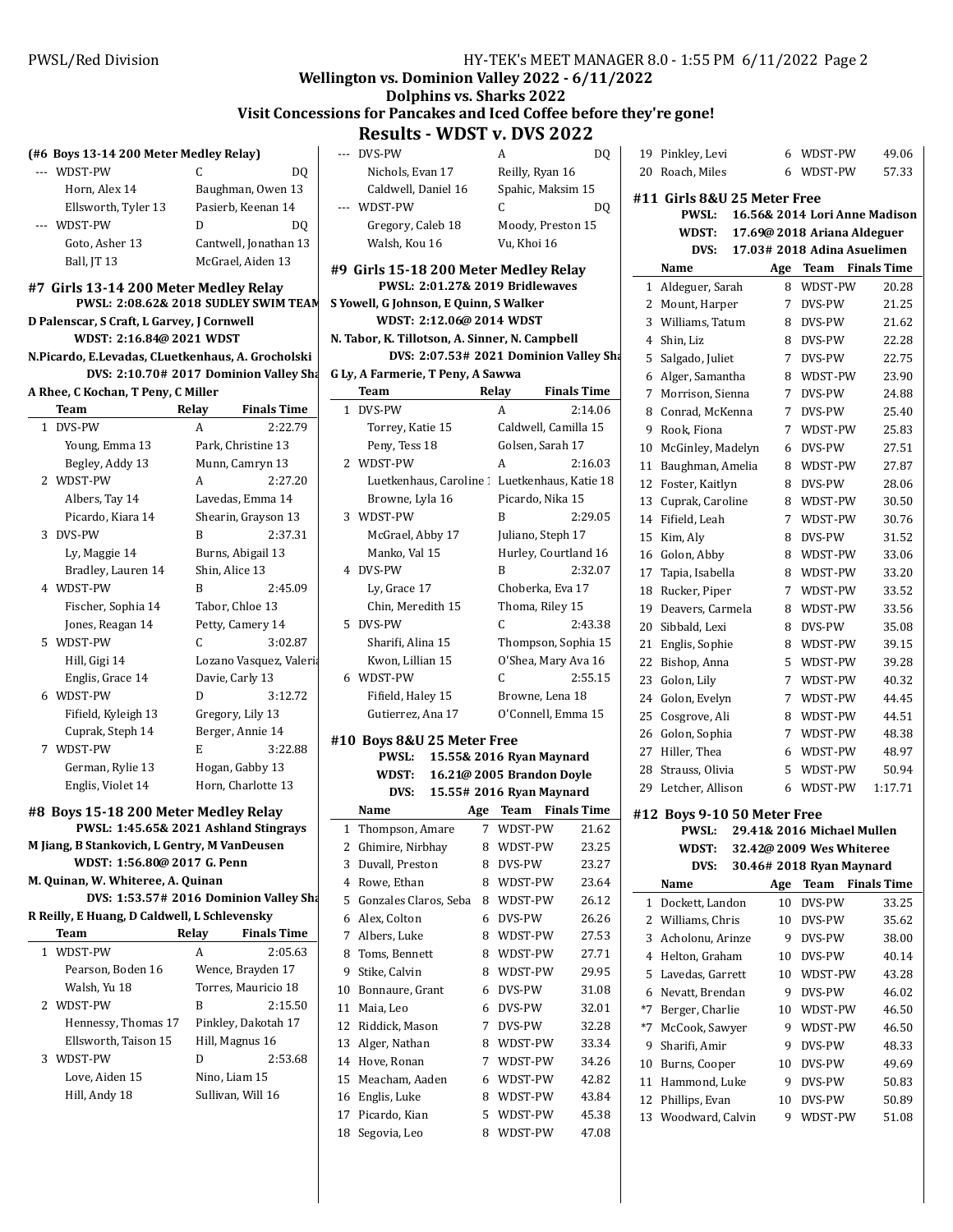# **Wellington vs. Dominion Valley 2022 - 6/11/2022**

# **Dolphins vs. Sharks 2022**

# Visit Concessions for Pancakes and Iced Coffee before they're gone!

**Results - WDST v. DVS 2022** 

|          | (#12 Boys 9-10 50 Meter Free) |    |                            |                    |     |
|----------|-------------------------------|----|----------------------------|--------------------|-----|
|          | 14 Nandy, James               |    | 10 DVS-PW                  | 51.68              |     |
| 15       | McDonough, Carter             | 10 | WDST-PW                    | 53.95              |     |
| 16       | Bellis, Ryan                  | 10 | DVS-PW                     | 57.09              |     |
| 17       | Tirserio, Sawyer              | 10 | DVS-PW                     | 57.32              | #   |
| 18       | Rowe, Logan                   | 9  | WDST-PW                    | 1:01.38            |     |
| 19       | Tuttle, Gavin                 | 9  | DVS-PW                     | 1:05.45            |     |
| 20       | Sequeira, Jake                | 10 | DVS-PW                     | 1:11.69            |     |
| 21       | Hogan, Elijah                 | 9  | WDST-PW                    | 1:13.53            |     |
| 22       | Conrad, Ashton                | 9  | DVS-PW                     | 1:15.01            |     |
| 23       | Penn, Brady                   |    | 10 DVS-PW                  | 1:16.03            |     |
| 24       | Nelson, Jack                  | 10 | WDST-PW                    | 1:16.39            |     |
| 25       | Oosterbeek, Nolan             | 10 | DVS-PW                     | 1:16.46            |     |
| 26       | Ball, Mason                   | 10 | WDST-PW                    | 1:21.53            |     |
| 27       | Clifford, CJ                  | 9  | WDST-PW                    | 1:24.32            |     |
| 28       | Wilson, Levi                  | 9  | DVS-PW                     | 1:25.85            |     |
| 29       | Newman, Aiden                 | 9  | WDST-PW                    | 1:26.85            |     |
|          | 30 Castle, William            | 10 | WDST-PW                    | 1:29.15            |     |
| 31       | Reynolds, James               | 10 | WDST-PW                    | 1:35.83            |     |
|          |                               |    |                            |                    |     |
|          | #13 Girls 9-10 50 Meter Free  |    |                            |                    |     |
|          | <b>PWSL:</b>                  |    | 31.65& 2015 Jamie Cornwell |                    |     |
|          | WDST:                         |    | 32.99@ 2009 Zoey Shields   |                    | $*$ |
|          | DVS:                          |    | 32.96# 2011 Savannah Nash  |                    | $*$ |
|          | Name                          |    | Age Team Finals Time       |                    |     |
| 1        | Shin, Diane                   | 10 | DVS-PW                     | 36.56              |     |
| 2        | Martinez, Lara                | 10 | WDST-PW                    | 38.02              |     |
| 3        | Liu, Isabel                   | 10 | WDST-PW                    | 39.02              |     |
|          |                               |    |                            |                    |     |
| 4        | Brown, Tori                   | 10 | DVS-PW                     | 39.08              |     |
| 5        | Phommachanh, Macy             | 9  | WDST-PW                    | 40.53              |     |
| 6        | Barna, Morgan                 | 10 | DVS-PW                     | 41.20              | :   |
| 7        | Jones, Lyla                   | 10 | WDST-PW                    | 41.53              |     |
| 8        | Ewell, Riley                  | 9  | WDST-PW                    | 43.45              |     |
| 9        | Yelverton, Samantha           | 9  | DVS-PW                     | 44.01              |     |
| 10       | Hurley, Gigi                  | 10 | WDST-PW                    | 48.25              |     |
| 11       | Whitesell, Sophia             | 10 | WDST-PW                    | 48.88              |     |
|          | 12 Goto, Aubrianna            | 10 | WDST-PW                    | 49.19              |     |
| 13       | Thompson, Ellie               | 10 | WDST-PW                    | 49.75              |     |
| 14       | Maia, Nina                    | 9  | DVS-PW                     | 50.00              |     |
| 15       | Ellsworth, Elise              | 10 | WDST-PW                    | 54.41              |     |
| 16       | Millsaps, Jaynah              | 10 | WDST-PW                    | 54.90              | #   |
| 17       | Bradfield, Tatum              | 9  | DVS-PW                     | 54.94              |     |
| 18       | Pinkley, Makinsley            | 9  | WDST-PW                    | 1:00.16            |     |
| 19       | Reeves, Vera                  | 9  | DVS-PW                     | 1:00.91            |     |
| 20       | Gonzales Claros, Kiara 10     |    | WDST-PW                    | 1:01.09            |     |
| 21       | Strickland, Maddie            | 10 | DVS-PW                     | 1:02.70            |     |
| 22       | Gassion, Addy                 | 9  | WDST-PW                    | 1:04.00            |     |
| 23       | Dunk, Emily                   | 9  | DVS-PW                     | 1:07.40            |     |
| 24       | Manns, Sianna                 | 9  | WDST-PW                    | 1:07.59            |     |
| 25       | Gregory, Annalee              | 9  | WDST-PW                    | 1:08.78            |     |
|          |                               | 10 |                            |                    |     |
| 26<br>27 | Ball, Katie                   | 9  | WDST-PW<br>WDST-PW         | 1:11.21<br>1:13.00 |     |
|          | Tabor, Sophie                 | 9  |                            | 1:21.25            |     |
| 28       | Fuller, G.G.                  |    | DVS-PW                     |                    |     |
| 29       | Sullins, Kinsey               | 10 | WDST-PW                    | 1:22.75            |     |
| 30       | Lee, Annabelle                | 9  | WDST-PW                    | 1:27.62            |     |

| 31    | Slykhuis, Megan               | 9   | WDST-PW                                              | 1:30.13            |   |
|-------|-------------------------------|-----|------------------------------------------------------|--------------------|---|
| 32    | Mitchell, Sarah               | 10  | WDST-PW                                              | 1:36.70            |   |
| 33    | Monty, Mackenzie              | 10  | DVS-PW                                               | 1:43.11            |   |
|       | #14 Boys 11-12 50 Meter Free  |     |                                                      |                    |   |
|       | PWSL:                         |     | 27.44& 2019 Matt Jensen                              |                    |   |
|       | WDST:                         |     | 28.49@ 2021 Ian Millsaps                             |                    |   |
|       | DVS:                          |     | 29.13# 2019 Caleb Cho                                |                    |   |
|       | Name                          | Age | <b>Team</b> Finals Time                              |                    |   |
| 1     | Martinez, Lionel              | 12  | WDST-PW                                              | 27.82@             |   |
| 2     | Lavedas. Liam                 | 12  | WDST-PW                                              | 29.76              |   |
| 3     | O'Shea. Finn                  | 12  | DVS-PW                                               | 30.95              |   |
| 4     | Martinez, Thiago              | 11  | WDST-PW                                              | 33.39              |   |
| 5     | Munn, Zachary                 | 11  | DVS-PW                                               | 39.95              |   |
| 6     | Ball, Tristan                 | 12  | WDST-PW                                              | 40.13              |   |
| 7     | Cuprak, Kyle                  | 12  | WDST-PW                                              | 42.15              |   |
| 8     | Nandy, Christopher            | 12  | DVS-PW                                               | 43.94              |   |
| 9     | Young, Aaron                  | 11  | DVS-PW                                               | 44.52              |   |
| 10    | Chin, Nathan                  | 12  | DVS-PW                                               | 44.97              |   |
| 11    | Kurre, Brayden                | 11  | DVS-PW                                               | 45.02              |   |
| 12    | Bradley, Nick                 | 11  | DVS-PW                                               | 45.15              |   |
| 13    | Perez-Balbuena, Andr 11       |     | WDST-PW                                              | 46.02              |   |
| *14   | Letcher, Clay                 | 12  | WDST-PW                                              | 46.20              |   |
| $*14$ | Wright, Nicolas               | 12  | WDST-PW                                              | 46.20              |   |
| 16    | Narduche, Jasper              | 12  | WDST-PW                                              | 46.44              |   |
| 17    | LaHait, Brendan               | 11  | DVS-PW                                               | 46.77              |   |
| 18    | Moran, Mason                  | 12  | DVS-PW                                               | 46.94              |   |
| 19    | Henderson, Chris              | 12  | WDST-PW                                              | 49.68              | # |
| 20    | Conley, Sean                  | 11  | DVS-PW                                               | 49.87              |   |
| 21    | Carroll, Grayson              | 12  | DVS-PW                                               | 50.64              |   |
| 22    | Whitlock, Crosby              | 11  | DVS-PW                                               | 51.07              |   |
| 23    | Fifield, Luke                 | 11  | WDST-PW                                              | 54.51              |   |
| 24    | Salgado, Austin               | 11  | DVS-PW                                               | 55.02              |   |
| 25    | MacDonald, Sebastiar 11       |     | WDST-PW                                              | 57.52              |   |
| 26    | Reed, Robby                   | 11  | DVS-PW                                               | 57.96              |   |
| 27    | Kramer, Michael               | 12  | DVS-PW                                               | 1:01.51            |   |
| 28    | Gordon, Nolan                 | 11  | DVS-PW                                               | 1:09.32            |   |
| 29    | Phillips, Tyler               | 11  | DVS-PW                                               | 1:10.78            |   |
| ---   | Pasierb, Isaac                | 11  | WDST-PW                                              | X57.50             |   |
|       | #15 Girls 11-12 50 Meter Free |     |                                                      |                    |   |
|       | PWSL:                         |     | 27.94& 2017 Jamie Cornwell                           |                    |   |
|       | WDST:<br>DVS:                 |     | 29.49@ 1986 Kris Sunday<br>28.96# 2013 Savannah Nash |                    |   |
|       | Name                          | Age | Team                                                 | <b>Finals Time</b> |   |
| 1     | Fargo, Emmy                   | 12  | DVS-PW                                               | 31.78              |   |
| 2     | McCook, Isabella              | 12  | WDST-PW                                              | 33.15              |   |
| 3     | Zarow, Alexis                 | 12  | WDST-PW                                              | 35.53              |   |
| 4     | O'Shea, Stella                | 12  | DVS-PW                                               | 36.07              |   |
| 5     | Walker, Mikayla               | 11  | DVS-PW                                               | 36.69              |   |
| *6    | Burke, Kylee                  | 12  | DVS-PW                                               | 36.96              |   |
| *6    | Lu, Lily                      | 11  | DVS-PW                                               | 36.96              |   |
| 8     | Elam, Morgan                  | 12  | DVS-PW                                               | 37.20              |   |
| 9     | Mobley, Braelynn              | 11  | WDST-PW                                              | 37.31              |   |
| 10    | Thoma, Katelyn                | 12  | DVS-PW                                               | 37.88              |   |
| 11    | Miller, Quinn                 | 11  | DVS-PW                                               | 38.57              |   |
|       |                               |     |                                                      |                    |   |

| 12        | Stike, Stella                     | 12       | WDST-PW                                              | 38.77                       |
|-----------|-----------------------------------|----------|------------------------------------------------------|-----------------------------|
| 13        | Reeves, Paige                     | 11       | DVS-PW                                               | 39.21                       |
| 14        | Rodriguez, Ally                   | 11       | WDST-PW                                              | 39.27                       |
| 15        | Nevatt, Scarlett                  | 11       | DVS-PW                                               | 39.52                       |
| 16        | Ashcraft, Kendall                 | 12       | WDST-PW                                              | 40.07                       |
| 17        | Sherman, London                   | 11       | DVS-PW                                               | 41.09                       |
| 18        | Johnson, Kayla                    | 12       | DVS-PW                                               | 41.13                       |
| 19        | Clifford, Nisha                   | 11       | WDST-PW                                              | 41.38                       |
| 20        | Broffitt, Amiyah                  | 12       | WDST-PW                                              | 41.59                       |
| 21        | Trainer, Kaitlyn                  | 12       | DVS-PW                                               | 41.75                       |
| 22        | Toms, Regan                       | 12       | WDST-PW                                              | 42.21                       |
| 23        | Phommachanh, Sofie                | 12       | WDST-PW                                              | 42.94                       |
| 24        | Ewell, Taylor                     | 11       | WDST-PW                                              | 42.95                       |
| 25        | Pepe, Kimberly                    | 12       | WDST-PW                                              | 44.08                       |
| 26        | Baughman, Rachel                  | 12       | WDST-PW                                              | 44.12                       |
| 27        | Bulavko, Sadie                    | 11       | DVS-PW                                               | 44.20                       |
| 28        | Petty, Sadie                      | 12       | WDST-PW                                              | 44.22                       |
| 29        | Pinkley, Alex                     | 11       | WDST-PW                                              | 44.59                       |
| 30        | Torrey, Maddie                    | 12       | DVS-PW                                               | 44.93                       |
| 31        | Meacham, Annmarie                 | 11       | WDST-PW                                              | 45.08                       |
| 32        | Randall, Adrienne                 | 12       | DVS-PW                                               | 48.16                       |
| 33        | Moran, Sophia                     | 12       | WDST-PW                                              | 48.68                       |
| 34        | Manns, Yani                       | 11       | WDST-PW                                              | 50.90                       |
| 35        | Baughman, Jenny                   | 11       | WDST-PW                                              | 51.01                       |
| 36        | Friedman, Audrey                  | 11       | DVS-PW                                               | 54.69                       |
| 37        | Tekampe, Leah                     | 11       | DVS-PW                                               | 56.06                       |
|           |                                   |          |                                                      |                             |
|           | <b>PWSL:</b><br>WDST:             |          | 25.16& 2021 Calum Oshea<br>26.57@ 2019 Brayden Wence |                             |
|           | DVS:                              |          | 25.16# 2021 Calum O'Shea                             |                             |
|           | Name                              | Age      | Team                                                 |                             |
| 1         | Millsaps, Ian                     | 13       | WDST-PW                                              | <b>Finals Time</b><br>27.09 |
| 2         | Bair, Lukas                       | 14       | DVS-PW                                               |                             |
| 3         | Roeske, Logan                     | 14       | WDST-PW                                              |                             |
| 4         | Liu, Cruz                         | 13       | WDST-PW                                              | 28.51<br>29.56<br>32.15     |
| 5         | Stowell, Ethan                    | 13       | DVS-PW                                               | 32.21                       |
| 6         | Whitesell, Matthew                | 14       | WDST-PW                                              | 32.64                       |
| 7         | Kurre, Tyler                      | 13       | DVS-PW                                               | 32.89                       |
| 8         | McCurdy, Nolan                    |          | 14 WDST-PW                                           | 33.06                       |
| 9         | LaHait, Matt                      | 14       | DVS-PW                                               | 34.78                       |
| 10        | Nelson, Ethan                     | 14       | DVS-PW                                               | 35.21                       |
| 11        | Albers, Brandon                   | 13       | WDST-PW                                              | 37.71                       |
| 12        | McGrael, Evan                     | 13       | WDST-PW                                              | 38.14                       |
| 13        | Wiemeler III, Steven              | 13       | DVS-PW                                               | 38.50                       |
| 14        | Mills, Aiden                      | 13       | DVS-PW                                               | 40.65                       |
| 15        | Ellsworth, Tyler                  | 13       | WDST-PW                                              | 41.09                       |
| 16        | Goto, Asher                       | 13       | WDST-PW                                              | 41.21                       |
| 17        | Baughman, Owen                    | 13       | WDST-PW                                              | 41.26                       |
| 18        | Wildman, Jackson                  | 14       | WDST-PW                                              | 41.46                       |
| 19        | Horn, Alex                        | 14       | WDST-PW                                              | 42.03                       |
| 20        | Baughman, Ryan                    | 13       | WDST-PW                                              | 44.77                       |
| 21        | Cantwell, Jonathan                | 13       | WDST-PW                                              | 45.69                       |
| 22        | Ball, JT                          | 13       | WDST-PW                                              | 51.40                       |
| 23<br>--- | McGrael, Aiden<br>Pasierb, Keenan | 13<br>14 | WDST-PW<br>WDST-PW                                   | 57.77<br>X32.63             |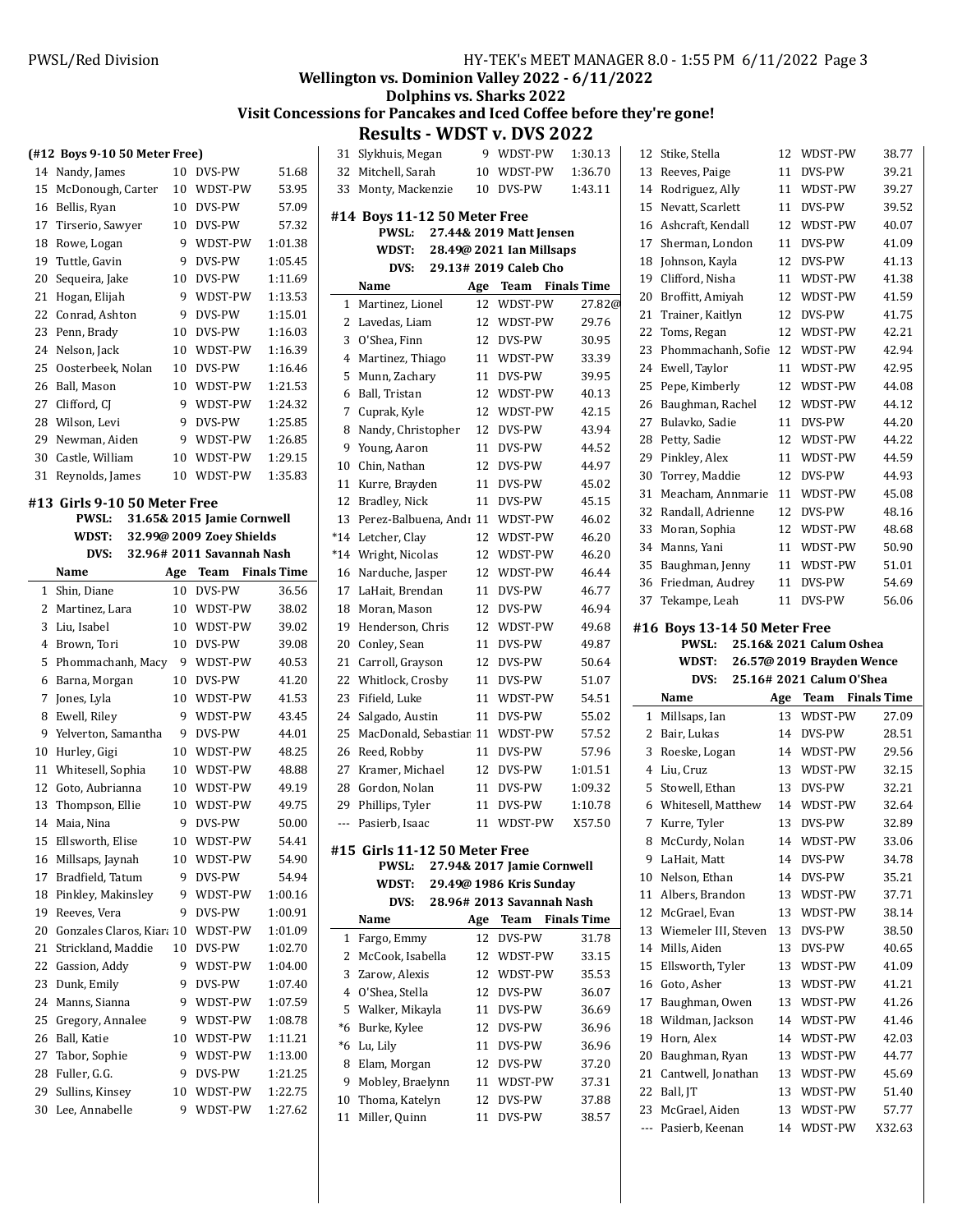# **Wellington vs. Dominion Valley 2022 - 6/11/2022**

## **Dolphins vs. Sharks 2022** Visit Concessions for Pancakes and Iced Coffee before they're gone!

**Results - WDST v. DVS 2022** 

| PWSL:<br>26.34& 2019 Camille Spink<br>28.99@ 2008 Heidi Turner<br>WDST:<br>27.81# 2014 Savannah Nash<br>DVS:<br>Name<br>Team<br>Age<br>WDST-PW<br>Lavedas, Emma<br>14<br>1<br>2<br>Munn, Camryn<br>13<br>DVS-PW<br>3<br>13<br>DVS-PW | <b>Finals Time</b> |
|--------------------------------------------------------------------------------------------------------------------------------------------------------------------------------------------------------------------------------------|--------------------|
|                                                                                                                                                                                                                                      |                    |
|                                                                                                                                                                                                                                      |                    |
|                                                                                                                                                                                                                                      |                    |
|                                                                                                                                                                                                                                      |                    |
|                                                                                                                                                                                                                                      | 30.76              |
|                                                                                                                                                                                                                                      | 31.35              |
| Young, Emma                                                                                                                                                                                                                          | 31.70              |
| Picardo, Kiara<br>4<br>WDST-PW<br>14                                                                                                                                                                                                 | 31.85              |
| 5<br>Albers, Tay<br>14<br>WDST-PW                                                                                                                                                                                                    | 32.72              |
| Begley, Addy<br>DVS-PW<br>6<br>13                                                                                                                                                                                                    | 32.75              |
| 7<br>Park, Christine<br>DVS-PW<br>13                                                                                                                                                                                                 | 32.82              |
| WDST-PW<br>8<br>Hill, Gigi<br>14                                                                                                                                                                                                     | 33.57              |
| WDST-PW<br>9<br>Shearin, Grayson<br>13                                                                                                                                                                                               | 33.83              |
| DVS-PW<br>10<br>Koundi, Rita<br>14                                                                                                                                                                                                   | 34.25              |
| 11<br>Jones, Reagan<br>14<br>WDST-PW                                                                                                                                                                                                 | 35.01              |
| 12<br>Fischer, Sophia<br>WDST-PW<br>14                                                                                                                                                                                               | 35.82              |
| 13<br>DVS-PW<br>Shin, Alice<br>13                                                                                                                                                                                                    | 35.84              |
| 14<br>Berger, Annie<br>14<br>WDST-PW                                                                                                                                                                                                 | 36.51              |
| 15<br>DVS-PW<br>Burns, Abigail<br>13                                                                                                                                                                                                 | 37.25              |
| Conley, Madison<br>DVS-PW<br>16<br>13                                                                                                                                                                                                | 38.51              |
| 17<br>Lozano Vasquez, Vale: 13<br>WDST-PW                                                                                                                                                                                            | 38.65              |
| 18<br>Petty, Camery<br>14<br>WDST-PW                                                                                                                                                                                                 | 38.85              |
| WDST-PW<br>19<br>Fifield, Kyleigh<br>13                                                                                                                                                                                              | 39.37              |
| WDST-PW<br>20<br>Tabor, Chloe<br>13                                                                                                                                                                                                  | 39.65              |
| Davie, Carly<br>WDST-PW<br>21<br>13                                                                                                                                                                                                  | 40.02              |
| 22<br>Cuprak, Steph<br>14<br>WDST-PW                                                                                                                                                                                                 | 41.02              |
| 23<br>Englis, Grace<br>14<br>WDST-PW                                                                                                                                                                                                 | 41.76              |
| 24<br>Hogan, Gabby<br>WDST-PW<br>13                                                                                                                                                                                                  | 42.25              |
| 25<br>Horn, Charlotte<br>WDST-PW<br>13                                                                                                                                                                                               | 42.96              |
| 26<br>German, Rylie<br>13<br>WDST-PW                                                                                                                                                                                                 | 44.27              |
| 27<br>Englis, Violet<br>WDST-PW<br>14                                                                                                                                                                                                | 45.51              |
| 28<br>Gregory, Lily<br>13<br>WDST-PW                                                                                                                                                                                                 | 45.77              |
| 29<br>Segovia, Adryana<br>13<br>WDST-PW                                                                                                                                                                                              | 51.07              |
| 30<br>Johnson, Sabrina<br>13<br>WDST-PW                                                                                                                                                                                              | 51.53              |
| 31<br>Oballe, Jordan<br>13<br>WDST-PW                                                                                                                                                                                                | 55.40              |
| WDST-PW<br>Gibaldi, Gianna<br>13<br>---                                                                                                                                                                                              | DQ                 |
| #18 Boys 15-18 50 Meter Free<br>23.47& 2017 Sam Pomajevich<br>PWSL:<br>24.87@ 2021 Brayden Wence<br>WDST:                                                                                                                            |                    |
| 24.84# 2016 John Buggy<br>DVS:                                                                                                                                                                                                       |                    |
| Name<br>Age<br>Team                                                                                                                                                                                                                  | <b>Finals Time</b> |
| WDST-PW<br>Wence, Brayden<br>17<br>1                                                                                                                                                                                                 | 25.25              |
| $\overline{\mathbf{c}}$<br>Reilly, Ryan<br>DVS-PW<br>16                                                                                                                                                                              | 27.07              |
| Pearson, Boden<br>3<br>16<br>WDST-PW                                                                                                                                                                                                 | 27.16              |
| Caldwell, Daniel<br>4<br>DVS-PW<br>16                                                                                                                                                                                                | 27.26              |
| 5<br>Torres, Mauricio<br>18<br>WDST-PW                                                                                                                                                                                               | 28.19              |
| 6<br>Hill, Magnus<br>16<br>WDST-PW                                                                                                                                                                                                   | 28.96              |
| 7<br>Ellsworth, Taison<br>15<br>WDST-PW                                                                                                                                                                                              | 29.09              |
| $*8$<br>Walsh, Kou<br>16<br>WDST-PW                                                                                                                                                                                                  | 29.56              |
| *8<br>Gregory, Caleb<br>WDST-PW<br>18                                                                                                                                                                                                | 29.56              |
| Wightman, Connor<br>15<br>WDST-PW<br>10                                                                                                                                                                                              | 29.91              |
| Pinkley, Dakotah<br>11<br>17<br>WDST-PW                                                                                                                                                                                              | 30.25              |
| Spahic, Maksim<br>12<br>15<br>DVS-PW                                                                                                                                                                                                 | 30.26              |

| 13  | Goto, Aiden                   | 15  | WDST-PW                     | 30.27              |
|-----|-------------------------------|-----|-----------------------------|--------------------|
| 14  | Vu, Khoi                      | 16  | WDST-PW                     | 30.83              |
| 15  | Sullivan, Will                | 16  | WDST-PW                     | 30.95              |
| 16  | Hennessy, Thomas              | 17  | WDST-PW                     | 31.15              |
| 17  | Johnson IV, Edgar             | 16  | WDST-PW                     | 31.25              |
| 18  | Walsh, Yu                     | 18  | WDST-PW                     | 31.26              |
| 19  | Love, Aiden                   | 15  | WDST-PW                     | 31.31              |
| 20  | Moody, Preston                | 15  | WDST-PW                     | 33.51              |
| 21  | Nichols, Evan                 | 17  | DVS-PW                      | 35.12              |
| 22  | Choberka, John                | 15  | DVS-PW                      | 35.37              |
| 23  | McCurdy, Patrick              | 18  | WDST-PW                     | 35.50              |
| 24  | Narduche, Roman               | 16  | WDST-PW                     | 35.69              |
| 25  | Nino, Liam                    | 15  | WDST-PW                     | 36.81              |
| 26  | Hill, Andy                    | 18  | WDST-PW                     | 38.90              |
|     |                               |     |                             |                    |
|     | #19 Girls 15-18 50 Meter Free |     |                             |                    |
|     | PWSL:                         |     | 25.67& 2021 Camille Spink   |                    |
|     | WDST:                         |     | 27.94@ 2014 Katie Tillotson |                    |
|     | DVS:                          |     | 27.27# 2017 Savannah Nash   |                    |
|     | Name                          | Age | Team                        | <b>Finals Time</b> |
| 1   | Browne, Lyla                  | 16  | WDST-PW                     | 28.82              |
| 2   | Picardo, Nika                 | 15  | WDST-PW                     | 29.50              |
| 3   | Golsen, Sarah                 | 17  | DVS-PW                      | 30.32              |
| 4   | Luetkenhaus, Katie            | 18  | WDST-PW                     | 30.84              |
| 5   | Torrey, Katie                 | 15  | DVS-PW                      | 31.20              |
| 6   | Luetkenhaus, Carolin(15       |     | WDST-PW                     | 31.46              |
| 7   | Ly, Grace                     | 17  | DVS-PW                      | 31.85              |
| 8   | Manko, Val                    | 15  | WDST-PW                     | 31.96              |
| 9   | Caldwell, Camilla             | 15  | DVS-PW                      | 32.09              |
| 10  | Choberka, Eva                 | 17  | DVS-PW                      | 32.39              |
| 11  | Juliano, Steph                | 17  | WDST-PW                     | 32.51              |
| 12  | Browne, Lena                  | 18  | WDST-PW                     | 33.38              |
| 13  | Thompson, Sophia              | 15  | DVS-PW                      | 33.66              |
| 14  | Chin, Meredith                | 15  | DVS-PW                      | 33.88              |
| 15  | Sharifi, Alina                | 15  | DVS-PW                      | 33.90              |
| 16  | Thoma, Riley                  | 15  | DVS-PW                      | 34.09              |
| 17  | Fifield, Haley                | 15  | WDST-PW                     | 34.90              |
| 18  | Hurley, Courtland             | 16  | WDST-PW                     | 34.95              |
| 19  | McGrael, Abby                 | 17  | WDST-PW                     | 35.25              |
| 20  | Choberka, Julia               | 15  | DVS-PW                      | 35.40              |
| 21  | Gutierrez, Ana                | 17  | WDST-PW                     | 36.27              |
| 22  | Kwon, Lillian                 | 15  | DVS-PW                      | 38.00              |
| 23  | Caputo, Faith                 | 16  | DVS-PW                      | 38.02              |
| 24  | O'Shea, Mary Ava              | 16  | DVS-PW                      | 39.03              |
| 25  | Wright, Madison               | 15  | WDST-PW                     | 41.01              |
| 26  | Roach, Grace                  | 18  | WDST-PW                     | 41.32              |
| 27  | Weaver, Gracie                | 15  | WDST-PW                     | 46.51              |
| 28  | Englis, Abigail               | 16  | WDST-PW                     | 46.84              |
| 29  | High, Keira                   | 15  | DVS-PW                      | 48.96              |
| 30  | Parker, Miracle               | 17  | WDST-PW                     | 51.12              |
| 31  | Randall, Amari                | 16  | DVS-PW                      | 51.69              |
| --- | O'Connell, Emma               | 15  | WDST-PW                     | DQ                 |
|     |                               |     |                             |                    |

| #20 Boys 10&U 100 Meter IM         |                                     |     |                         |                    |  |  |  |
|------------------------------------|-------------------------------------|-----|-------------------------|--------------------|--|--|--|
| PWSL: 1:13.58& 2016 Michael Mullen |                                     |     |                         |                    |  |  |  |
| WDST: 1:22.10@ 2009 Benjamin Klipp |                                     |     |                         |                    |  |  |  |
|                                    | DVS: 1:19.90# 2019 Jacob Cho        |     |                         |                    |  |  |  |
|                                    | Name                                |     | Age Team Finals Time    |                    |  |  |  |
| $\mathbf{1}$                       | Dockett, Landon                     | 10  | DVS-PW                  | 1:31.96            |  |  |  |
|                                    | 2 Williams, Chris                   | 10  | DVS-PW                  | 1:45.14            |  |  |  |
| 3                                  | Schroeder, Austin                   | 9   | DVS-PW                  | 1:47.87            |  |  |  |
| 4                                  | Acholonu, Arinze                    | 9   | DVS-PW                  | 1:51.65            |  |  |  |
| 5                                  | Helton, Graham                      |     | 10 DVS-PW               | 1:55.28            |  |  |  |
| 6                                  | Berger, Charlie                     | 10  | WDST-PW                 | 1:56.47            |  |  |  |
| 7                                  | Rook, Ronan                         | 9   | WDST-PW                 | 2:08.95            |  |  |  |
| 8                                  | Moynihan, Quinn                     | 9   | DVS-PW                  | 2:09.62            |  |  |  |
| 9                                  | McCook, Sawyer                      | 9   | WDST-PW                 | 2:10.33            |  |  |  |
|                                    | 10 Kim, Tyler                       | 10  | DVS-PW                  | 2:10.78            |  |  |  |
| $---$                              | Munn, Josh                          | 9   | DVS-PW                  | DQ                 |  |  |  |
| ---                                | Burns, Cooper                       | 10  | DVS-PW                  | DQ                 |  |  |  |
|                                    | #21 Girls 10&U 100 Meter IM         |     |                         |                    |  |  |  |
|                                    | PWSL: 1:18.72& 2018 Lucy Daniel     |     |                         |                    |  |  |  |
|                                    | WDST: 1:22.53@ 2009 Zoey Shields    |     |                         |                    |  |  |  |
|                                    | DVS: 1:23.13# 2018 Olivia Ahearn    |     |                         |                    |  |  |  |
|                                    | Name                                | Age | <b>Team</b> Finals Time |                    |  |  |  |
| 1                                  | Sosinski, Hailey                    | 9   | DVS-PW                  | 1:31.26            |  |  |  |
| $\mathbf{2}^{\prime}$              | Shin, Diane                         |     | 10 DVS-PW               | 1:34.33            |  |  |  |
| 3                                  | Martinez, Lara                      |     | 10 WDST-PW              | 1:36.41            |  |  |  |
| 4                                  | Brown, Tori                         | 10  | DVS-PW                  | 1:46.52            |  |  |  |
| 5                                  | Woodward, Madison                   |     | 10 DVS-PW               | 1:46.72            |  |  |  |
| 6                                  | Phommachanh, Macy                   | 9   | WDST-PW                 | 1:48.08            |  |  |  |
| 7                                  | Moran, B                            | 10  | DVS-PW                  | 1:52.63            |  |  |  |
| 8                                  | Ewell, Riley                        | 9   | WDST-PW                 | 1:58.01            |  |  |  |
| 9                                  | Nicholson, Alivia                   |     | 10 DVS-PW               | 2:00.07            |  |  |  |
| 10                                 | Hurley, Gigi                        | 10  | WDST-PW                 | 2:13.58            |  |  |  |
| ---                                | McGinley, Brooklyn                  |     | 9 DVS-PW                | DQ                 |  |  |  |
| ---                                | Thompson, Ellie                     | 10  | WDST-PW                 | <b>DQ</b>          |  |  |  |
| ---                                | Whitesell, Sophia                   | 10  | WDST-PW                 | DQ                 |  |  |  |
|                                    |                                     |     |                         |                    |  |  |  |
|                                    | #22 Boys 11-12 100 Meter IM         |     |                         |                    |  |  |  |
|                                    | PWSL: 1:07.06& 2018 Jordan Evans    |     |                         |                    |  |  |  |
|                                    | WDST: 1:12.22@ 2009 William Shields |     |                         |                    |  |  |  |
|                                    | DVS: 1:09.94# 2018 Lleyton Arnold   |     | Team                    |                    |  |  |  |
|                                    | Name                                | Age | WDST-PW                 | <b>Finals Time</b> |  |  |  |
| 1                                  | Martinez, Lionel                    | 12  |                         | 1:10.20@           |  |  |  |
| 2                                  | Martinez, Thiago                    | 11  | WDST-PW                 | 1:22.26            |  |  |  |
| 3                                  | O'Shea. Finn                        | 12  | DVS-PW                  | 1:22.86            |  |  |  |
| 4                                  | Sherman, Liam                       | 12  | DVS-PW                  | 1:36.03            |  |  |  |
| 5                                  | Wilson, Brett                       | 12  | DVS-PW                  | 1:41.32            |  |  |  |
| 6                                  | Ball, Tristan                       | 12  | WDST-PW                 | 1:45.38            |  |  |  |
| 7                                  | Munn, Zachary                       | 11  | DVS-PW                  | 1:52.37            |  |  |  |
| 8                                  | Cataldo, John                       | 11  | DVS-PW                  | 2:01.76            |  |  |  |
| 9                                  | Kurre, Brayden                      | 11  | DVS-PW                  | 2:07.37            |  |  |  |

 Moran, Mason 12 DVS-PW 2:15.14 Fi7ield, Luke 11 WDST-PW 2:20.82 Narduche, Jasper 12 WDST-PW 2:23.21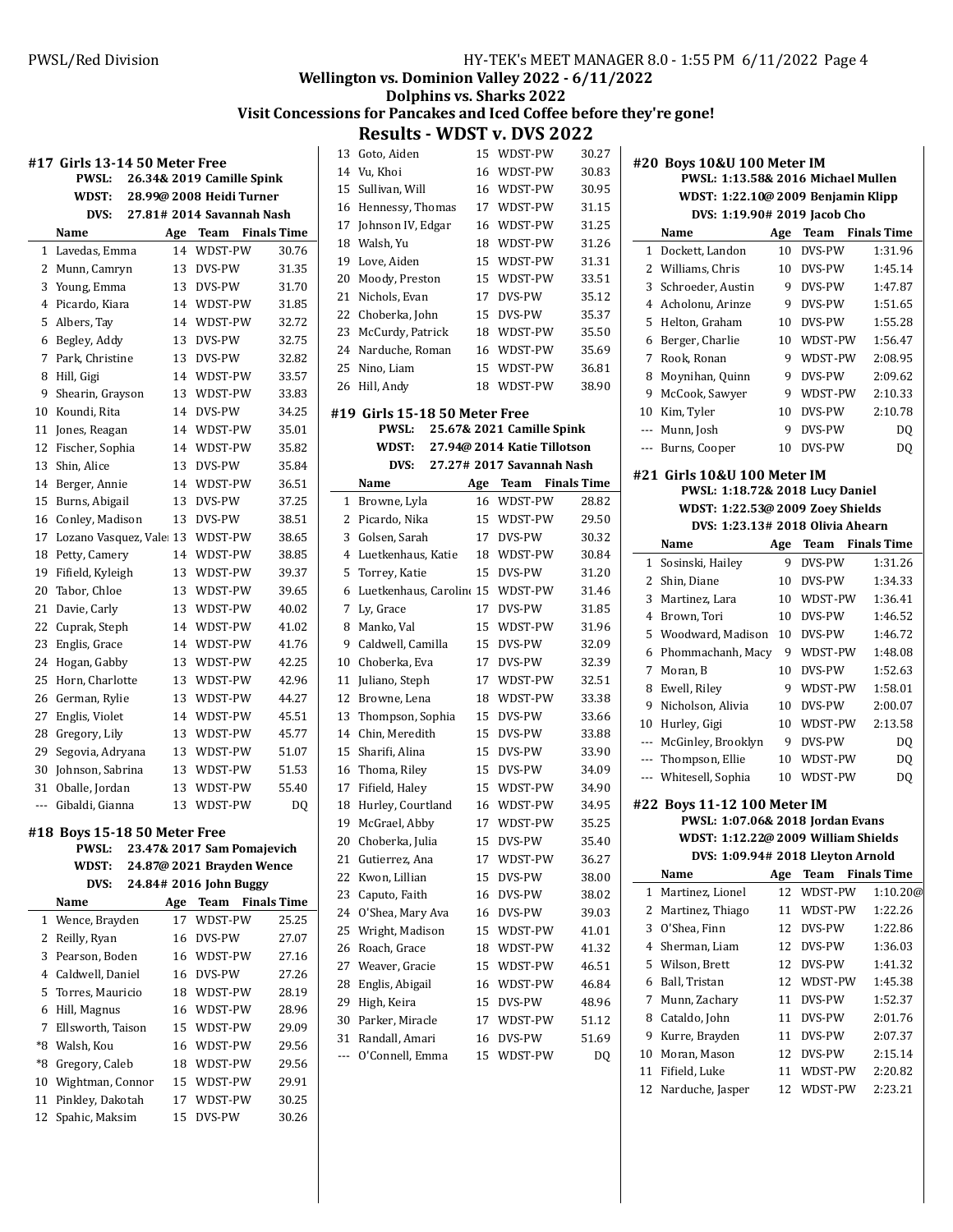**#23 Girls 11-12 100 Meter IM**

# **Wellington vs. Dominion Valley 2022 - 6/11/2022**

### **Dolphins vs. Sharks 2022**

# Visit Concessions for Pancakes and Iced Coffee before they're gone!

|        | PWSL: 1:09.83& 2016 Aris Runnels     |           |                     |                               | 10<br>HI             |
|--------|--------------------------------------|-----------|---------------------|-------------------------------|----------------------|
|        | 11<br>Βu                             |           |                     |                               |                      |
|        | DVS: 1:14.78# 2013 Savannah Nash     |           |                     |                               | 12<br>Sh             |
|        | Name                                 | Age       | Team                | <b>Finals Time</b>            | 13<br>Be             |
| 1      | Fargo, Emmy                          | 12        | DVS-PW              | 1:20.64                       | 14<br>Ta             |
| 2      | McCook, Isabella                     | 12        | WDST-PW             | 1:21.78                       | 15<br>Da             |
| 3      | Schroeder, Elizabeth                 | 11        | DVS-PW              | 1:24.32                       | #26 B                |
| 4      | Zarow, Alexis                        | 12        | WDST-PW             | 1:31.64                       |                      |
| 5      | O'Shea, Stella                       | 12        | DVS-PW              | 1:33.14                       |                      |
| 6      | Burke, Kylee                         | 12        | DVS-PW              | 1:34.11                       |                      |
| 7      | Thoma, Katelyn                       | 12        | DVS-PW              | 1:39.63                       | Na                   |
| 8      | Rodriguez, Ally                      | 11        | WDST-PW             | 1:39.71                       | $\mathbf{1}$<br>W    |
| 9      | Stike, Stella                        | 12        | WDST-PW             | 1:40.14                       | 2<br>Ca              |
| 10     | Bulavko, Stella                      | 12        | DVS-PW              | 1:41.21                       | 3<br>Hi              |
| 11     | Miller, Quinn                        | 11        | DVS-PW              | 1:43.16                       | $\overline{4}$<br>W  |
| 12     | Reeves, Paige                        | 11        | DVS-PW              | 1:43.56                       | 5<br>Ell             |
| 13     | Toms, Regan                          | 12        | WDST-PW             | 1:45.89                       | 6<br>Pi              |
| 14     | Ewell, Taylor                        | 11        | WDST-PW             | 1:54.64                       | 7<br>Vu              |
| 15     | Bulavko, Sadie                       | 11        | DVS-PW              | 1:55.09                       | 8<br>Lo              |
| 16     | Baughman, Rachel                     | 12        | WDST-PW             | 1:57.13                       | 9<br>Nε              |
| 17     | Baughman, Jenny                      | 11        | WDST-PW             | 2:12.59                       |                      |
| ---    | Meacham, Annmarie                    | 11        | WDST-PW             | DQ                            | #27 G                |
|        |                                      |           |                     |                               |                      |
|        | #24 Boys 13-14 100 Meter IM          |           |                     |                               |                      |
|        | PWSL: 1:00.78& 2019 Andrew Bolz      |           |                     |                               |                      |
|        | WDST: 1:05.18@ 2009 Anthony Shields  |           |                     |                               | Na                   |
|        | DVS: 1:05.03# 2021 Calum O'Shea      |           |                     |                               | Pe<br>1              |
|        | Name                                 | Age<br>14 | Team<br>DVS-PW      | <b>Finals Time</b><br>1:07.58 | 2<br>Pi<br>3<br>Br   |
| 1<br>2 | O'Shea, Calum                        |           | DVS-PW              | 1:15.12                       | 4<br>To              |
| 3      | Murphy, Carter<br>Roeske, Logan      | 13<br>14  | WDST-PW             | 1:17.63                       | 5<br>Lu              |
| 4      | Whitesell, Matthew                   | 14        | WDST-PW             | 1:22.88                       | 6<br>Lu              |
| 5      | McCurdy, Nolan                       | 14        | WDST-PW             | 1:23.75                       | 7<br>Ca              |
| 6      | Caputo, Henry                        | 14        | DVS-PW              | 1:27.44                       | 8<br>Go              |
| 7      | Fuller, Braden                       | 14        | DVS-PW              | 1:28.59                       | 9<br>Sh              |
| 8      | Stowell, Ethan                       | 13        | DVS-PW              | 1:28.88                       | 10<br>Ch             |
| 9      | McGrael, Evan                        | 13        | WDST-PW             | 1:46.14                       | 11<br>Kv             |
| 10     | Ellsworth, Tyler                     | 13        | WDST-PW             | 1:51.02                       | 12<br>M <sub>0</sub> |
| 11     | Baughman, Ryan                       | 13        | WDST-PW             | 1:59.71                       |                      |
|        | Pasierb, Keenan                      |           | 14 WDST-PW X1:32.57 |                               | #28 B                |
|        |                                      |           |                     |                               |                      |
|        | #25 Girls 13-14 100 Meter IM         |           |                     |                               |                      |
|        | PWSL: 1:04.37& 2019 Camille Spink    |           |                     |                               |                      |
|        | WDST: 1:11.20@ 2021 Nika Picardo     |           |                     |                               | Na                   |
|        | DVS: 1:10.89# 2018 Tess Peny<br>Name |           | Team                | <b>Finals Time</b>            | 1<br>Βu<br>2         |
| 1      | Lavedas, Emma                        | Age<br>14 | WDST-PW             | 1:17.76                       | Dι<br>3<br>Go        |
| 2      | Munn, Camryn                         | 13        | DVS-PW              | 1:19.19                       | $\overline{4}$<br>Gh |
| 3      | Begley, Addy                         | 13        | DVS-PW              | 1:21.82                       | 5<br>Ro              |
|        | 4 Picardo, Kiara                     | 14        | WDST-PW             | 1:21.95                       | 6<br>Bo              |
|        | 5 Albers, Tay                        | 14        |                     | 1:25.26                       | 7                    |
| 6      | Bradley, Lauren                      | 14        | WDST-PW<br>DVS-PW   | 1:25.37                       | Al<br>8<br>M         |
|        |                                      |           |                     | 1:26.78                       | 9                    |
| 7      | Ly, Maggie                           | 14        | DVS-PW              |                               | H                    |
| 8      | Fischer, Sophia                      | 14        | WDST-PW             | 1:28.25                       | 10<br>Ri             |
|        |                                      |           |                     |                               |                      |
|        |                                      |           |                     |                               |                      |
|        |                                      |           |                     |                               |                      |
|        |                                      |           |                     |                               |                      |
|        |                                      |           |                     |                               |                      |

|                | <b>Results - WDST v. DVS 2022</b>                                |        |                                |                    |
|----------------|------------------------------------------------------------------|--------|--------------------------------|--------------------|
| 9              | Cain, Liana                                                      |        | 13 DVS-PW                      | 1:30.53            |
| 10             | Hill, Gigi                                                       | 14     | WDST-PW                        | 1:31.46            |
| 11             | Burns, Abigail                                                   | 13     | DVS-PW                         | 1:36.50            |
| 12             | Shin, Alice                                                      | 13     | DVS-PW                         | 1:38.63            |
| 13             | Berger, Annie                                                    | 14     | WDST-PW                        | 1:43.38            |
| 14             | Tabor, Chloe                                                     | 13     | WDST-PW                        | 1:46.32            |
| 15             | Davie, Carly                                                     | 13     | WDST-PW                        | 1:47.52            |
|                |                                                                  |        |                                |                    |
|                | #26 Boys 15-18 100 Meter IM<br><b>PWSL:</b>                      |        | 57.46& 2017 Sam Pomajevich     |                    |
|                | WDST: 1:02.52@ 2021 Brayden Wence                                |        |                                |                    |
|                | DVS: 1:02.01# 2021 Lleyton Arnold                                |        |                                |                    |
|                | Name                                                             |        | Age Team Finals Time           |                    |
| 1              | Wence, Brayden                                                   | 17     | WDST-PW                        | 1:02.90            |
| 2              | Caldwell, Daniel                                                 |        | 16 DVS-PW                      | 1:09.15            |
| 3              | Hill, Magnus                                                     | 16     | WDST-PW                        | 1:14.28            |
|                | 4 Wightman, Connor                                               | 15     | WDST-PW                        | 1:16.34            |
| 5              | Ellsworth, Taison                                                | 15     | WDST-PW                        | 1:16.64            |
|                | 6 Pinkley, Dakotah                                               |        | 17 WDST-PW                     | 1:18.16            |
|                | 7 Vu, Khoi                                                       | 16     | WDST-PW                        | 1:18.78            |
| 8              | Love, Aiden                                                      |        | 15 WDST-PW                     | 1:22.60            |
| 9              | Narduche, Roman                                                  |        | 16 WDST-PW                     | 1:35.47            |
|                |                                                                  |        |                                |                    |
|                | #27 Girls 15-18 100 Meter IM<br>PWSL: 1:03.08& 2019 Aris Runnels |        |                                |                    |
|                | WDST: 1:08.37@ 2011 Christine Souther                            |        |                                |                    |
|                | DVS: 1:07.84# 2021 Tess Peny                                     |        |                                |                    |
|                |                                                                  |        |                                |                    |
|                |                                                                  |        |                                |                    |
|                | Name                                                             | 18     | Age Team Finals Time           |                    |
| 1<br>2         | Peny, Tess                                                       | 15     | DVS-PW<br>WDST-PW              | 1:11.34<br>1:11.46 |
| 3              | Picardo, Nika<br>Browne, Lyla                                    | 16     | WDST-PW                        | 1:13.07            |
| $\overline{4}$ | Torrey, Katie                                                    | 15     | DVS-PW                         | 1:13.65            |
| 5              | Luetkenhaus, Katie                                               | 18     | WDST-PW                        | 1:15.72            |
| 6              | Luetkenhaus, Caroline 15 WDST-PW                                 |        |                                | 1:16.70            |
| 7              | Caldwell, Camilla                                                | 15     | DVS-PW                         | 1:17.53            |
| 8              | Golsen, Sarah                                                    | 17     | DVS-PW                         | 1:17.58            |
| 9              | Sharifi, Alina                                                   | 15     | DVS-PW                         | 1:26.88            |
| 10             | Choberka, Eva                                                    | 17     | DVS-PW                         | 1:28.22            |
| 11             | Kwon, Lillian                                                    | 15     | DVS-PW                         | 1:31.83            |
| 12             | McGrael, Abby                                                    | 17     | WDST-PW                        | 1:32.09            |
|                |                                                                  |        |                                |                    |
|                | #28 Boys 8&U 25 Meter Back<br>PWSL:                              |        | 18.63& 2005 Brandon Doyle (WS' |                    |
|                | WDST:                                                            |        | 18.63@ 2005 Brandon Doyle      |                    |
|                | DVS:                                                             |        | 19.31# 2016 Ryan Maynard       |                    |
|                | Name                                                             | Age    | <b>Team</b> Finals Time        |                    |
| 1              | Burke, Brady                                                     | 8      | DVS-PW                         | 26.75              |
| 2              | Duvall, Preston                                                  | 8      | DVS-PW                         | 30.68              |
| 3              | Gonzales Claros, Seba                                            | 8      | WDST-PW                        | 32.10              |
| 4              | Ghimire, Nirbhay                                                 | 8      | WDST-PW                        | 32.15              |
| 5              | Rowe, Ethan                                                      | 8      | WDST-PW                        | 32.94              |
| 6              | Bonnaure, Grant                                                  | 6      | DVS-PW                         | 34.35              |
| 7              | Alex, Colton                                                     | 6      | DVS-PW                         | 34.95              |
| 8              | Maia, Leo                                                        | 6      | DVS-PW                         | 35.66              |
| 9<br>10        | Hove, Ronan<br>Riddick, Mason                                    | 7<br>7 | WDST-PW<br>DVS-PW              | 39.25<br>47.50     |

| 11             | Albers, Luke                 | 8        | WDST-PW                                                | 47.78              |  |  |  |
|----------------|------------------------------|----------|--------------------------------------------------------|--------------------|--|--|--|
| 12             | Englis, Luke                 | 8        | WDST-PW                                                | 48.03              |  |  |  |
| 13             | Pinkley, Levi                | 6        | WDST-PW                                                | 1:01.56            |  |  |  |
| $---$          | Toms, Bennett                | 8        | WDST-PW                                                | DO.                |  |  |  |
| ---            | Alger, Nathan                | 8        | WDST-PW                                                | DQ                 |  |  |  |
| $\overline{a}$ | Segovia, Leo                 | 8        | WDST-PW                                                | DQ                 |  |  |  |
| $---$          | Roach, Miles                 | 6        | WDST-PW                                                | DQ                 |  |  |  |
|                |                              |          |                                                        |                    |  |  |  |
|                | #29  Girls 8&U 25 Meter Back |          |                                                        |                    |  |  |  |
|                | <b>PWSL:</b>                 |          | 18.93& 2014 Lori Anne Madison                          |                    |  |  |  |
|                | <b>WDST:</b>                 |          | 19.14@ 2018 Ariana Aldeguer                            |                    |  |  |  |
|                | DVS:<br>Name                 |          | 20.84# 2021 Hailey Sosinski<br><b>Team</b> Finals Time |                    |  |  |  |
| 1              | Alex, Kenzie                 | Age<br>8 | DVS-PW                                                 | 22.34              |  |  |  |
| 2              | Shin, Liz                    | 8        | DVS-PW                                                 | 27.39              |  |  |  |
| 3              | Alger, Samantha              | 8        | WDST-PW                                                | 28.13              |  |  |  |
| 4              | Baughman, Amelia             | 8        | WDST-PW                                                | 28.38              |  |  |  |
| 5              | Salgado, Juliet              | 7        | DVS-PW                                                 | 29.72              |  |  |  |
| 6              | Golon, Abby                  | 8        | WDST-PW                                                | 31.85              |  |  |  |
| 7              | McGinley, Madelyn            | 6        | DVS-PW                                                 | 31.94              |  |  |  |
| 8              | Fifield, Leah                | 7        | WDST-PW                                                | 32.13              |  |  |  |
| 9              | Rook, Fiona                  | 7        | WDST-PW                                                | 32.33              |  |  |  |
| 10             | Sibbald, Lexi                | 8        | DVS-PW                                                 | 32.58              |  |  |  |
| 11             | Foster, Kaitlyn              | 8        | DVS-PW                                                 | 34.91              |  |  |  |
| 12             | Stankovich, Claire           | 8        | DVS-PW                                                 | 36.27              |  |  |  |
| 13             | Cuprak, Caroline             | 8        | WDST-PW                                                | 36.53              |  |  |  |
|                | 14 Golon, Lily               | 7        | WDST-PW                                                | 36.90              |  |  |  |
| 15             | Morrison, Sienna             | 7        | DVS-PW                                                 | 37.44              |  |  |  |
| 16             | Deavers, Carmela             | 8        | WDST-PW                                                | 38.56              |  |  |  |
| 17             | Kim, Aly                     | 8        | DVS-PW                                                 | 38.60              |  |  |  |
| 18             | Rucker, Piper                | 7        | WDST-PW                                                | 39.38              |  |  |  |
| 19             | Englis, Sophie               | 8        | WDST-PW                                                | 41.94              |  |  |  |
| 20             | Bishop, Anna                 | 5        | WDST-PW                                                | 45.27              |  |  |  |
| 21             | Golon, Evelyn                | 7        | WDST-PW                                                | 47.12              |  |  |  |
| 22             | Tapia, Isabella              | 8        | WDST-PW                                                | 50.97              |  |  |  |
| 23             | Hiller, Thea                 | 6        | WDST-PW                                                | 55.09              |  |  |  |
| $\overline{a}$ | Strauss, Olivia              | 5        | WDST-PW                                                | DQ                 |  |  |  |
| $---$          | Golon, Sophia                | 7        | WDST-PW                                                | DQ                 |  |  |  |
| ---            | Conrad, McKenna              | 7        | DVS-PW                                                 | DQ                 |  |  |  |
|                | Cosgrove, Ali                | 8        | WDST-PW                                                | DNF                |  |  |  |
|                | #30 Bovs 9-10 50 Meter Back  |          |                                                        |                    |  |  |  |
|                | <b>PWSL:</b>                 |          | 34.68& 2016 Michael Mullen                             |                    |  |  |  |
|                | WDST:<br>35.26@              |          | J. Thorpe                                              |                    |  |  |  |
|                | DVS:                         |          | 35.95# 2018 Ryan Maynard                               |                    |  |  |  |
|                | Name                         | Age      | Team                                                   | <b>Finals Time</b> |  |  |  |
| 1              | Schroeder, Austin            | 9        | DVS-PW                                                 | 53.40              |  |  |  |
| 2              | Kim, Tyler                   | 10       | DVS-PW                                                 | 55.46              |  |  |  |
| 3              | Sharifi, Amir                | 9        | DVS-PW                                                 | 58.34              |  |  |  |
| 4              | Nevatt, Brendan              | 9        | DVS-PW                                                 | 59.78              |  |  |  |
| 5              | Tirserio, Sawyer             | 10       | DVS-PW                                                 | 1:04.70            |  |  |  |
| 6              | Hammond, Luke                | 9        | DVS-PW                                                 | 1:04.76            |  |  |  |
| 7              | Woodward, Calvin             | 9        | WDST-PW                                                | 1:06.59            |  |  |  |
| 8              | Gentile, Zachary             | 10       | DVS-PW                                                 | 1:06.71            |  |  |  |
| 9              | Gentile, Matthew             | 9        | DVS-PW                                                 | 1:08.01            |  |  |  |
| 10             | Tuttle, Gavin                | 9        | DVS-PW                                                 | 1:09.38            |  |  |  |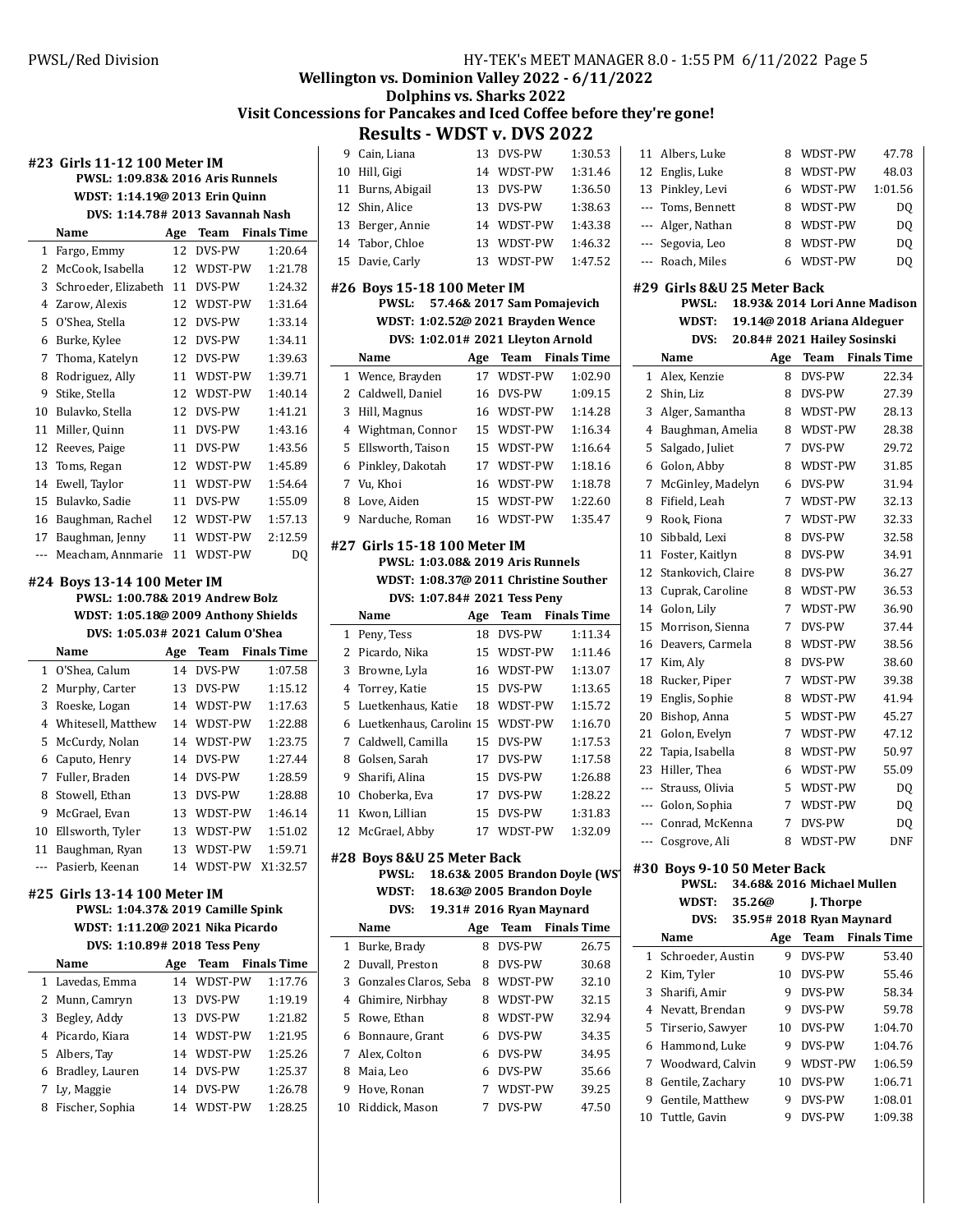### **Wellington vs. Dominion Valley 2022 - 6/11/2022**

## **Dolphins vs. Sharks 2022**

# Visit Concessions for Pancakes and Iced Coffee before they're gone!

**Results - WDST v. DVS 2022** 

| 9<br>DVS-PW<br>11<br>Conrad, Ashton<br>1:10.09<br>12<br>DVS-PW<br>1:10.39<br>Nandy, James<br>10<br>13<br>Oosterbeek, Nolan<br>10 DVS-PW<br>1:12.96<br>DVS-PW<br>1:17.96<br>14<br>Bellis, Ryan<br>10<br>15<br>WDST-PW<br>1:22.45<br>Rowe, Logan<br>9<br>DVS-PW<br>1:30.14<br>16<br>Sequeira, Jake<br>10<br>Clifford, CJ<br>1:42.44<br>17<br>9<br>WDST-PW<br>WDST-PW<br>1:42.63<br>18<br>Reynolds, James<br>10<br>WDST-PW<br>1:46.50<br>19<br>Newman, Aiden<br>9<br>Wilson, Levi<br>9<br>DVS-PW<br>DO.<br>$\overline{a}$<br>Castle, William<br>WDST-PW<br>DQ<br>10<br>---<br>DVS-PW<br>Penn, Brady<br>10<br>DQ<br>---<br>#31 Girls 9-10 50 Meter Back<br><b>PWSL:</b><br>36.14& 2018 Lucy Daniel<br>38.40@ 2011 Erin Quinn<br>WDST:<br>39.90# 2021 Elizabeth Schroeder<br>DVS:<br><b>Finals Time</b><br>Name<br>Team<br>Age<br>DVS-PW<br>Shin, Diane<br>10<br>44.82<br>1<br>2<br>DVS-PW<br>47.26<br>Bonnaure, Alex<br>9<br>#3<br>3<br>Brown, Tori<br>10<br>DVS-PW<br>48.00<br>4<br>DVS-PW<br>McGinley, Brooklyn<br>9<br>49.12<br>5<br>DVS-PW<br>Barna, Morgan<br>10<br>49.80<br>6<br>Woodward, Madison<br>10<br>DVS-PW<br>50.34<br>WDST-PW<br>50.50<br>7<br>Jones, Lyla<br>10<br>DVS-PW<br>52.63<br>8<br>Yelverton, Samantha<br>9<br>55.58<br>9<br>Hurley, Gigi<br>10<br>WDST-PW<br>10<br>Moran, B<br>10<br>DVS-PW<br>56.94<br>DVS-PW<br>11<br>Maia, Nina<br>9<br>57.34<br>DVS-PW<br>12<br>Nicholson, Alivia<br>10<br>58.10<br>13<br>WDST-PW<br>Millsaps, Jaynah<br>10<br>1:00.32<br>Bradfield, Tatum<br>DVS-PW<br>1:01.59<br>14<br>9<br>15<br>Strickland, Maddie<br>DVS-PW<br>1:03.82<br>10<br>WDST-PW<br>1:05.45<br>16<br>Goto, Aubrianna<br>10<br>17<br>WDST-PW<br>1:11.95<br>Pinkley, Makinsley<br>9<br>1:13.13<br>18<br>Gregory, Annalee<br>9<br>WDST-PW<br>19<br>Dunk, Emily<br>9<br>DVS-PW<br>1:16.23<br>20<br>9<br>WDST-PW<br>1:17.63<br>Manns, Sianna<br>1:21.25<br>21 Ball, Katie<br>10 WDST-PW<br>22<br>Sullins, Kinsey<br>WDST-PW<br>1:22.40<br>10<br>23<br>Tabor, Sophie<br>9<br>WDST-PW<br>1:23.58<br>24 Gonzales Claros, Kiara 10 WDST-PW<br>1:24.25<br>25<br>Monty, Mackenzie<br>10 DVS-PW<br>1:25.56<br>26 Fuller, G.G.<br>1:27.94<br>9<br>DVS-PW<br>27 Slykhuis, Megan<br>1:31.21<br>9<br>WDST-PW<br>--- Gassion, Addy<br>9<br>WDST-PW<br>D <sub>0</sub><br>Mitchell, Sarah<br>WDST-PW<br>XDQ<br>10<br>$\cdots$<br>#32 Boys 11-12 50 Meter Back<br>PWSL:<br>31.12& 2019 Jackson Tishler<br>33.92@ 2009 William Shields<br>WDST:<br>DVS:<br>32.08# 2018 Lleyton Arnold<br>Team<br><b>Finals Time</b><br>Name<br>Age<br>12<br>WDST-PW<br>34.01<br>1<br>Lavedas, Liam | (#30 Boys 9-10 50 Meter Back) |  | 2          |
|------------------------------------------------------------------------------------------------------------------------------------------------------------------------------------------------------------------------------------------------------------------------------------------------------------------------------------------------------------------------------------------------------------------------------------------------------------------------------------------------------------------------------------------------------------------------------------------------------------------------------------------------------------------------------------------------------------------------------------------------------------------------------------------------------------------------------------------------------------------------------------------------------------------------------------------------------------------------------------------------------------------------------------------------------------------------------------------------------------------------------------------------------------------------------------------------------------------------------------------------------------------------------------------------------------------------------------------------------------------------------------------------------------------------------------------------------------------------------------------------------------------------------------------------------------------------------------------------------------------------------------------------------------------------------------------------------------------------------------------------------------------------------------------------------------------------------------------------------------------------------------------------------------------------------------------------------------------------------------------------------------------------------------------------------------------------------------------------------------------------------------------------------------------------------------------------------------------------------------------------------------------------------------------------------------------------------------------------------------------------------------------------------------------------------------------------------------------------------------------------------------------------------------------------------------------------------------|-------------------------------|--|------------|
|                                                                                                                                                                                                                                                                                                                                                                                                                                                                                                                                                                                                                                                                                                                                                                                                                                                                                                                                                                                                                                                                                                                                                                                                                                                                                                                                                                                                                                                                                                                                                                                                                                                                                                                                                                                                                                                                                                                                                                                                                                                                                                                                                                                                                                                                                                                                                                                                                                                                                                                                                                                    |                               |  | 3          |
|                                                                                                                                                                                                                                                                                                                                                                                                                                                                                                                                                                                                                                                                                                                                                                                                                                                                                                                                                                                                                                                                                                                                                                                                                                                                                                                                                                                                                                                                                                                                                                                                                                                                                                                                                                                                                                                                                                                                                                                                                                                                                                                                                                                                                                                                                                                                                                                                                                                                                                                                                                                    |                               |  | 4          |
|                                                                                                                                                                                                                                                                                                                                                                                                                                                                                                                                                                                                                                                                                                                                                                                                                                                                                                                                                                                                                                                                                                                                                                                                                                                                                                                                                                                                                                                                                                                                                                                                                                                                                                                                                                                                                                                                                                                                                                                                                                                                                                                                                                                                                                                                                                                                                                                                                                                                                                                                                                                    |                               |  | 5          |
|                                                                                                                                                                                                                                                                                                                                                                                                                                                                                                                                                                                                                                                                                                                                                                                                                                                                                                                                                                                                                                                                                                                                                                                                                                                                                                                                                                                                                                                                                                                                                                                                                                                                                                                                                                                                                                                                                                                                                                                                                                                                                                                                                                                                                                                                                                                                                                                                                                                                                                                                                                                    |                               |  | $\epsilon$ |
|                                                                                                                                                                                                                                                                                                                                                                                                                                                                                                                                                                                                                                                                                                                                                                                                                                                                                                                                                                                                                                                                                                                                                                                                                                                                                                                                                                                                                                                                                                                                                                                                                                                                                                                                                                                                                                                                                                                                                                                                                                                                                                                                                                                                                                                                                                                                                                                                                                                                                                                                                                                    |                               |  | 7          |
|                                                                                                                                                                                                                                                                                                                                                                                                                                                                                                                                                                                                                                                                                                                                                                                                                                                                                                                                                                                                                                                                                                                                                                                                                                                                                                                                                                                                                                                                                                                                                                                                                                                                                                                                                                                                                                                                                                                                                                                                                                                                                                                                                                                                                                                                                                                                                                                                                                                                                                                                                                                    |                               |  | ε          |
|                                                                                                                                                                                                                                                                                                                                                                                                                                                                                                                                                                                                                                                                                                                                                                                                                                                                                                                                                                                                                                                                                                                                                                                                                                                                                                                                                                                                                                                                                                                                                                                                                                                                                                                                                                                                                                                                                                                                                                                                                                                                                                                                                                                                                                                                                                                                                                                                                                                                                                                                                                                    |                               |  | ç          |
|                                                                                                                                                                                                                                                                                                                                                                                                                                                                                                                                                                                                                                                                                                                                                                                                                                                                                                                                                                                                                                                                                                                                                                                                                                                                                                                                                                                                                                                                                                                                                                                                                                                                                                                                                                                                                                                                                                                                                                                                                                                                                                                                                                                                                                                                                                                                                                                                                                                                                                                                                                                    |                               |  | 10         |
|                                                                                                                                                                                                                                                                                                                                                                                                                                                                                                                                                                                                                                                                                                                                                                                                                                                                                                                                                                                                                                                                                                                                                                                                                                                                                                                                                                                                                                                                                                                                                                                                                                                                                                                                                                                                                                                                                                                                                                                                                                                                                                                                                                                                                                                                                                                                                                                                                                                                                                                                                                                    |                               |  | 11         |
|                                                                                                                                                                                                                                                                                                                                                                                                                                                                                                                                                                                                                                                                                                                                                                                                                                                                                                                                                                                                                                                                                                                                                                                                                                                                                                                                                                                                                                                                                                                                                                                                                                                                                                                                                                                                                                                                                                                                                                                                                                                                                                                                                                                                                                                                                                                                                                                                                                                                                                                                                                                    |                               |  | 12         |
|                                                                                                                                                                                                                                                                                                                                                                                                                                                                                                                                                                                                                                                                                                                                                                                                                                                                                                                                                                                                                                                                                                                                                                                                                                                                                                                                                                                                                                                                                                                                                                                                                                                                                                                                                                                                                                                                                                                                                                                                                                                                                                                                                                                                                                                                                                                                                                                                                                                                                                                                                                                    |                               |  | 13         |
|                                                                                                                                                                                                                                                                                                                                                                                                                                                                                                                                                                                                                                                                                                                                                                                                                                                                                                                                                                                                                                                                                                                                                                                                                                                                                                                                                                                                                                                                                                                                                                                                                                                                                                                                                                                                                                                                                                                                                                                                                                                                                                                                                                                                                                                                                                                                                                                                                                                                                                                                                                                    |                               |  | 14         |
|                                                                                                                                                                                                                                                                                                                                                                                                                                                                                                                                                                                                                                                                                                                                                                                                                                                                                                                                                                                                                                                                                                                                                                                                                                                                                                                                                                                                                                                                                                                                                                                                                                                                                                                                                                                                                                                                                                                                                                                                                                                                                                                                                                                                                                                                                                                                                                                                                                                                                                                                                                                    |                               |  | 15         |
|                                                                                                                                                                                                                                                                                                                                                                                                                                                                                                                                                                                                                                                                                                                                                                                                                                                                                                                                                                                                                                                                                                                                                                                                                                                                                                                                                                                                                                                                                                                                                                                                                                                                                                                                                                                                                                                                                                                                                                                                                                                                                                                                                                                                                                                                                                                                                                                                                                                                                                                                                                                    |                               |  | 16         |
|                                                                                                                                                                                                                                                                                                                                                                                                                                                                                                                                                                                                                                                                                                                                                                                                                                                                                                                                                                                                                                                                                                                                                                                                                                                                                                                                                                                                                                                                                                                                                                                                                                                                                                                                                                                                                                                                                                                                                                                                                                                                                                                                                                                                                                                                                                                                                                                                                                                                                                                                                                                    |                               |  | 17         |
|                                                                                                                                                                                                                                                                                                                                                                                                                                                                                                                                                                                                                                                                                                                                                                                                                                                                                                                                                                                                                                                                                                                                                                                                                                                                                                                                                                                                                                                                                                                                                                                                                                                                                                                                                                                                                                                                                                                                                                                                                                                                                                                                                                                                                                                                                                                                                                                                                                                                                                                                                                                    |                               |  | ---        |
|                                                                                                                                                                                                                                                                                                                                                                                                                                                                                                                                                                                                                                                                                                                                                                                                                                                                                                                                                                                                                                                                                                                                                                                                                                                                                                                                                                                                                                                                                                                                                                                                                                                                                                                                                                                                                                                                                                                                                                                                                                                                                                                                                                                                                                                                                                                                                                                                                                                                                                                                                                                    |                               |  | ---        |
|                                                                                                                                                                                                                                                                                                                                                                                                                                                                                                                                                                                                                                                                                                                                                                                                                                                                                                                                                                                                                                                                                                                                                                                                                                                                                                                                                                                                                                                                                                                                                                                                                                                                                                                                                                                                                                                                                                                                                                                                                                                                                                                                                                                                                                                                                                                                                                                                                                                                                                                                                                                    |                               |  | ---        |
|                                                                                                                                                                                                                                                                                                                                                                                                                                                                                                                                                                                                                                                                                                                                                                                                                                                                                                                                                                                                                                                                                                                                                                                                                                                                                                                                                                                                                                                                                                                                                                                                                                                                                                                                                                                                                                                                                                                                                                                                                                                                                                                                                                                                                                                                                                                                                                                                                                                                                                                                                                                    |                               |  |            |
|                                                                                                                                                                                                                                                                                                                                                                                                                                                                                                                                                                                                                                                                                                                                                                                                                                                                                                                                                                                                                                                                                                                                                                                                                                                                                                                                                                                                                                                                                                                                                                                                                                                                                                                                                                                                                                                                                                                                                                                                                                                                                                                                                                                                                                                                                                                                                                                                                                                                                                                                                                                    |                               |  |            |
|                                                                                                                                                                                                                                                                                                                                                                                                                                                                                                                                                                                                                                                                                                                                                                                                                                                                                                                                                                                                                                                                                                                                                                                                                                                                                                                                                                                                                                                                                                                                                                                                                                                                                                                                                                                                                                                                                                                                                                                                                                                                                                                                                                                                                                                                                                                                                                                                                                                                                                                                                                                    |                               |  |            |
|                                                                                                                                                                                                                                                                                                                                                                                                                                                                                                                                                                                                                                                                                                                                                                                                                                                                                                                                                                                                                                                                                                                                                                                                                                                                                                                                                                                                                                                                                                                                                                                                                                                                                                                                                                                                                                                                                                                                                                                                                                                                                                                                                                                                                                                                                                                                                                                                                                                                                                                                                                                    |                               |  |            |
|                                                                                                                                                                                                                                                                                                                                                                                                                                                                                                                                                                                                                                                                                                                                                                                                                                                                                                                                                                                                                                                                                                                                                                                                                                                                                                                                                                                                                                                                                                                                                                                                                                                                                                                                                                                                                                                                                                                                                                                                                                                                                                                                                                                                                                                                                                                                                                                                                                                                                                                                                                                    |                               |  |            |
|                                                                                                                                                                                                                                                                                                                                                                                                                                                                                                                                                                                                                                                                                                                                                                                                                                                                                                                                                                                                                                                                                                                                                                                                                                                                                                                                                                                                                                                                                                                                                                                                                                                                                                                                                                                                                                                                                                                                                                                                                                                                                                                                                                                                                                                                                                                                                                                                                                                                                                                                                                                    |                               |  | 1          |
|                                                                                                                                                                                                                                                                                                                                                                                                                                                                                                                                                                                                                                                                                                                                                                                                                                                                                                                                                                                                                                                                                                                                                                                                                                                                                                                                                                                                                                                                                                                                                                                                                                                                                                                                                                                                                                                                                                                                                                                                                                                                                                                                                                                                                                                                                                                                                                                                                                                                                                                                                                                    |                               |  | 2          |
|                                                                                                                                                                                                                                                                                                                                                                                                                                                                                                                                                                                                                                                                                                                                                                                                                                                                                                                                                                                                                                                                                                                                                                                                                                                                                                                                                                                                                                                                                                                                                                                                                                                                                                                                                                                                                                                                                                                                                                                                                                                                                                                                                                                                                                                                                                                                                                                                                                                                                                                                                                                    |                               |  | 3          |
|                                                                                                                                                                                                                                                                                                                                                                                                                                                                                                                                                                                                                                                                                                                                                                                                                                                                                                                                                                                                                                                                                                                                                                                                                                                                                                                                                                                                                                                                                                                                                                                                                                                                                                                                                                                                                                                                                                                                                                                                                                                                                                                                                                                                                                                                                                                                                                                                                                                                                                                                                                                    |                               |  | 4          |
|                                                                                                                                                                                                                                                                                                                                                                                                                                                                                                                                                                                                                                                                                                                                                                                                                                                                                                                                                                                                                                                                                                                                                                                                                                                                                                                                                                                                                                                                                                                                                                                                                                                                                                                                                                                                                                                                                                                                                                                                                                                                                                                                                                                                                                                                                                                                                                                                                                                                                                                                                                                    |                               |  | 5          |
|                                                                                                                                                                                                                                                                                                                                                                                                                                                                                                                                                                                                                                                                                                                                                                                                                                                                                                                                                                                                                                                                                                                                                                                                                                                                                                                                                                                                                                                                                                                                                                                                                                                                                                                                                                                                                                                                                                                                                                                                                                                                                                                                                                                                                                                                                                                                                                                                                                                                                                                                                                                    |                               |  | $\epsilon$ |
|                                                                                                                                                                                                                                                                                                                                                                                                                                                                                                                                                                                                                                                                                                                                                                                                                                                                                                                                                                                                                                                                                                                                                                                                                                                                                                                                                                                                                                                                                                                                                                                                                                                                                                                                                                                                                                                                                                                                                                                                                                                                                                                                                                                                                                                                                                                                                                                                                                                                                                                                                                                    |                               |  | 7          |
|                                                                                                                                                                                                                                                                                                                                                                                                                                                                                                                                                                                                                                                                                                                                                                                                                                                                                                                                                                                                                                                                                                                                                                                                                                                                                                                                                                                                                                                                                                                                                                                                                                                                                                                                                                                                                                                                                                                                                                                                                                                                                                                                                                                                                                                                                                                                                                                                                                                                                                                                                                                    |                               |  | ε          |
|                                                                                                                                                                                                                                                                                                                                                                                                                                                                                                                                                                                                                                                                                                                                                                                                                                                                                                                                                                                                                                                                                                                                                                                                                                                                                                                                                                                                                                                                                                                                                                                                                                                                                                                                                                                                                                                                                                                                                                                                                                                                                                                                                                                                                                                                                                                                                                                                                                                                                                                                                                                    |                               |  | ç          |
|                                                                                                                                                                                                                                                                                                                                                                                                                                                                                                                                                                                                                                                                                                                                                                                                                                                                                                                                                                                                                                                                                                                                                                                                                                                                                                                                                                                                                                                                                                                                                                                                                                                                                                                                                                                                                                                                                                                                                                                                                                                                                                                                                                                                                                                                                                                                                                                                                                                                                                                                                                                    |                               |  | 10         |
|                                                                                                                                                                                                                                                                                                                                                                                                                                                                                                                                                                                                                                                                                                                                                                                                                                                                                                                                                                                                                                                                                                                                                                                                                                                                                                                                                                                                                                                                                                                                                                                                                                                                                                                                                                                                                                                                                                                                                                                                                                                                                                                                                                                                                                                                                                                                                                                                                                                                                                                                                                                    |                               |  | 11         |
|                                                                                                                                                                                                                                                                                                                                                                                                                                                                                                                                                                                                                                                                                                                                                                                                                                                                                                                                                                                                                                                                                                                                                                                                                                                                                                                                                                                                                                                                                                                                                                                                                                                                                                                                                                                                                                                                                                                                                                                                                                                                                                                                                                                                                                                                                                                                                                                                                                                                                                                                                                                    |                               |  | 12         |
|                                                                                                                                                                                                                                                                                                                                                                                                                                                                                                                                                                                                                                                                                                                                                                                                                                                                                                                                                                                                                                                                                                                                                                                                                                                                                                                                                                                                                                                                                                                                                                                                                                                                                                                                                                                                                                                                                                                                                                                                                                                                                                                                                                                                                                                                                                                                                                                                                                                                                                                                                                                    |                               |  | 13         |
|                                                                                                                                                                                                                                                                                                                                                                                                                                                                                                                                                                                                                                                                                                                                                                                                                                                                                                                                                                                                                                                                                                                                                                                                                                                                                                                                                                                                                                                                                                                                                                                                                                                                                                                                                                                                                                                                                                                                                                                                                                                                                                                                                                                                                                                                                                                                                                                                                                                                                                                                                                                    |                               |  | 14         |
|                                                                                                                                                                                                                                                                                                                                                                                                                                                                                                                                                                                                                                                                                                                                                                                                                                                                                                                                                                                                                                                                                                                                                                                                                                                                                                                                                                                                                                                                                                                                                                                                                                                                                                                                                                                                                                                                                                                                                                                                                                                                                                                                                                                                                                                                                                                                                                                                                                                                                                                                                                                    |                               |  | 15         |
|                                                                                                                                                                                                                                                                                                                                                                                                                                                                                                                                                                                                                                                                                                                                                                                                                                                                                                                                                                                                                                                                                                                                                                                                                                                                                                                                                                                                                                                                                                                                                                                                                                                                                                                                                                                                                                                                                                                                                                                                                                                                                                                                                                                                                                                                                                                                                                                                                                                                                                                                                                                    |                               |  | 16         |
|                                                                                                                                                                                                                                                                                                                                                                                                                                                                                                                                                                                                                                                                                                                                                                                                                                                                                                                                                                                                                                                                                                                                                                                                                                                                                                                                                                                                                                                                                                                                                                                                                                                                                                                                                                                                                                                                                                                                                                                                                                                                                                                                                                                                                                                                                                                                                                                                                                                                                                                                                                                    |                               |  | 17         |
|                                                                                                                                                                                                                                                                                                                                                                                                                                                                                                                                                                                                                                                                                                                                                                                                                                                                                                                                                                                                                                                                                                                                                                                                                                                                                                                                                                                                                                                                                                                                                                                                                                                                                                                                                                                                                                                                                                                                                                                                                                                                                                                                                                                                                                                                                                                                                                                                                                                                                                                                                                                    |                               |  | 18         |
|                                                                                                                                                                                                                                                                                                                                                                                                                                                                                                                                                                                                                                                                                                                                                                                                                                                                                                                                                                                                                                                                                                                                                                                                                                                                                                                                                                                                                                                                                                                                                                                                                                                                                                                                                                                                                                                                                                                                                                                                                                                                                                                                                                                                                                                                                                                                                                                                                                                                                                                                                                                    |                               |  | 19         |
|                                                                                                                                                                                                                                                                                                                                                                                                                                                                                                                                                                                                                                                                                                                                                                                                                                                                                                                                                                                                                                                                                                                                                                                                                                                                                                                                                                                                                                                                                                                                                                                                                                                                                                                                                                                                                                                                                                                                                                                                                                                                                                                                                                                                                                                                                                                                                                                                                                                                                                                                                                                    |                               |  | 20         |
|                                                                                                                                                                                                                                                                                                                                                                                                                                                                                                                                                                                                                                                                                                                                                                                                                                                                                                                                                                                                                                                                                                                                                                                                                                                                                                                                                                                                                                                                                                                                                                                                                                                                                                                                                                                                                                                                                                                                                                                                                                                                                                                                                                                                                                                                                                                                                                                                                                                                                                                                                                                    |                               |  | 21         |
|                                                                                                                                                                                                                                                                                                                                                                                                                                                                                                                                                                                                                                                                                                                                                                                                                                                                                                                                                                                                                                                                                                                                                                                                                                                                                                                                                                                                                                                                                                                                                                                                                                                                                                                                                                                                                                                                                                                                                                                                                                                                                                                                                                                                                                                                                                                                                                                                                                                                                                                                                                                    |                               |  | 22         |
|                                                                                                                                                                                                                                                                                                                                                                                                                                                                                                                                                                                                                                                                                                                                                                                                                                                                                                                                                                                                                                                                                                                                                                                                                                                                                                                                                                                                                                                                                                                                                                                                                                                                                                                                                                                                                                                                                                                                                                                                                                                                                                                                                                                                                                                                                                                                                                                                                                                                                                                                                                                    |                               |  | 23         |
|                                                                                                                                                                                                                                                                                                                                                                                                                                                                                                                                                                                                                                                                                                                                                                                                                                                                                                                                                                                                                                                                                                                                                                                                                                                                                                                                                                                                                                                                                                                                                                                                                                                                                                                                                                                                                                                                                                                                                                                                                                                                                                                                                                                                                                                                                                                                                                                                                                                                                                                                                                                    |                               |  | 24         |
|                                                                                                                                                                                                                                                                                                                                                                                                                                                                                                                                                                                                                                                                                                                                                                                                                                                                                                                                                                                                                                                                                                                                                                                                                                                                                                                                                                                                                                                                                                                                                                                                                                                                                                                                                                                                                                                                                                                                                                                                                                                                                                                                                                                                                                                                                                                                                                                                                                                                                                                                                                                    |                               |  | ---        |
|                                                                                                                                                                                                                                                                                                                                                                                                                                                                                                                                                                                                                                                                                                                                                                                                                                                                                                                                                                                                                                                                                                                                                                                                                                                                                                                                                                                                                                                                                                                                                                                                                                                                                                                                                                                                                                                                                                                                                                                                                                                                                                                                                                                                                                                                                                                                                                                                                                                                                                                                                                                    |                               |  |            |
|                                                                                                                                                                                                                                                                                                                                                                                                                                                                                                                                                                                                                                                                                                                                                                                                                                                                                                                                                                                                                                                                                                                                                                                                                                                                                                                                                                                                                                                                                                                                                                                                                                                                                                                                                                                                                                                                                                                                                                                                                                                                                                                                                                                                                                                                                                                                                                                                                                                                                                                                                                                    |                               |  |            |
|                                                                                                                                                                                                                                                                                                                                                                                                                                                                                                                                                                                                                                                                                                                                                                                                                                                                                                                                                                                                                                                                                                                                                                                                                                                                                                                                                                                                                                                                                                                                                                                                                                                                                                                                                                                                                                                                                                                                                                                                                                                                                                                                                                                                                                                                                                                                                                                                                                                                                                                                                                                    |                               |  |            |
|                                                                                                                                                                                                                                                                                                                                                                                                                                                                                                                                                                                                                                                                                                                                                                                                                                                                                                                                                                                                                                                                                                                                                                                                                                                                                                                                                                                                                                                                                                                                                                                                                                                                                                                                                                                                                                                                                                                                                                                                                                                                                                                                                                                                                                                                                                                                                                                                                                                                                                                                                                                    |                               |  |            |

|                | RESUILS - WDST V. DVS 2022                    |     |                             |                    |
|----------------|-----------------------------------------------|-----|-----------------------------|--------------------|
| 2              | Sherman, Liam                                 | 12  | DVS-PW                      | 44.03              |
| 3              | Young, Aaron                                  | 11  | DVS-PW                      | 51.21              |
| $\overline{4}$ | Wright, Nicolas                               | 12  | WDST-PW                     | 52.64              |
| 5              | Chin, Nathan                                  | 12  | DVS-PW                      | 53.27              |
| 6              | LaHait, Brendan                               | 11  | DVS-PW                      | 54.32              |
| 7              | Salgado, Austin                               | 11  | DVS-PW                      | 59.19              |
| 8              | Kurre, Brayden                                | 11  | DVS-PW                      | 59.77              |
| 9              | Cuprak, Kyle                                  | 12  | WDST-PW                     | 1:00.83            |
| 10             | Nandy, Christopher                            | 12  | DVS-PW                      | 1:01.40            |
| 11             | Letcher, Clay                                 | 12  | WDST-PW                     | 1:02.51            |
| 12             | Perez-Balbuena, Andr 11                       |     | WDST-PW                     | 1:03.21            |
| 13             | MacDonald, Sebastiar 11                       |     | WDST-PW                     | 1:04.64            |
| 14             | Whitlock, Crosby                              | 11  | DVS-PW                      | 1:08.22            |
| 15             | Reed, Robby                                   | 11  | DVS-PW                      | 1:08.89            |
| 16             | Kramer, Michael                               | 12  | DVS-PW                      | 1:15.16            |
| 17             | Gordon, Nolan                                 | 11  | DVS-PW                      | 1:39.93            |
| $\overline{a}$ | Pasierb. Isaac                                | 11  | WDST-PW                     | X1:06.83           |
| ---            | Conley, Sean                                  | 11  | DVS-PW                      | DQ                 |
| ---            | Carroll, Grayson                              | 12  | DVS-PW                      | DQ                 |
|                |                                               |     |                             |                    |
|                | #33 Girls 11-12 50 Meter Back<br><b>PWSL:</b> |     | 31.82& 2021 Alyssa Sagle    |                    |
|                | WDST:                                         |     | 34.00@ 2021 Ariana Aldeguar |                    |
|                | DVS:                                          |     | 34.31# 2013 Savannah Nash   |                    |
|                | Name                                          | Age | Team                        | <b>Finals Time</b> |
| 1              | Schroeder, Elizabeth                          | 11  | DVS-PW                      | 38.72              |
| 2              | Burke, Kylee                                  | 12  | DVS-PW                      | 40.94              |
| 3              | Fincham, Paige                                | 11  | DVS-PW                      | 42.55              |
| 4              | Lu, Lily                                      | 11  | DVS-PW                      | 43.45              |
| 5              | Bulavko, Stella                               | 12  | DVS-PW                      | 46.27              |
| 6              | Johnson, Kayla                                | 12  | DVS-PW                      | 46.28              |
| 7              | Mobley, Braelynn                              | 11  | WDST-PW                     | 46.91              |
| 8              | Miller, Quinn                                 | 11  | DVS-PW                      | 48.46              |
| 9              | Trainer, Kaitlyn                              | 12  | DVS-PW                      | 48.60              |
| 10             | Torrey, Maddie                                | 12  | DVS-PW                      | 50.94              |
| 11             | Toms, Regan                                   | 12  | WDST-PW                     | 51.09              |
| 12             | Sherman, London                               | 11  | DVS-PW                      | 51.51              |
| 13             | Phommachanh, Sofie                            | 12  | WDST-PW                     | 51.89              |
| 14             | Clifford, Nisha                               | 11  | WDST-PW                     | 51.96              |
| 15             | Broffitt, Amiyah                              | 12  | WDST-PW                     | 52.58              |
| 16             | Walker, Mikayla                               | 11  | DVS-PW                      | 52.76              |
| 17             | Ashcraft, Kendall                             | 12  | WDST-PW                     | 53.07              |
| 18             | Pepe, Kimberly                                | 12  | WDST-PW                     | 55.33              |
| 19             | Petty, Sadie                                  | 12  | WDST-PW                     | 55.69              |
| 20             |                                               |     |                             |                    |
| 21             |                                               |     |                             |                    |
| 22             | Meacham, Annmarie                             | 11  | WDST-PW                     | 59.33              |
| 23             | Friedman, Audrey                              | 11  | DVS-PW                      | 1:01.63            |
|                | Moran, Sophia                                 | 12  | WDST-PW                     | 1:03.75            |
|                | Tekampe, Leah                                 | 11  | DVS-PW                      | 1:09.01            |
| 24             | Randall, Adrienne                             | 12  | DVS-PW                      | 1:09.63            |
| ---            | Manns, Yani                                   | 11  | WDST-PW                     | DQ                 |
| ---            | Nevatt, Scarlett                              | 11  | DVS-PW                      | DQ                 |

| #34 Boys 13-14 50 Meter Back |                                   |     |                                                       |                    |  |  |  |  |  |
|------------------------------|-----------------------------------|-----|-------------------------------------------------------|--------------------|--|--|--|--|--|
|                              | <b>PWSL:</b>                      |     | 28.27& 2018 Landon Gentry                             |                    |  |  |  |  |  |
|                              | WDST:                             |     | 30.14@ 1995 David Horak                               |                    |  |  |  |  |  |
|                              | DVS:                              |     | 30.25# 2021 Calum O'Shea                              |                    |  |  |  |  |  |
|                              | Name                              | Age | Team                                                  | <b>Finals Time</b> |  |  |  |  |  |
| 1                            | O'Shea, Calum                     | 14  | DVS-PW                                                | 30.64              |  |  |  |  |  |
| 2                            | Murphy, Carter                    | 13  | DVS-PW                                                | 34.30              |  |  |  |  |  |
| 3                            | Whitesell, Matthew                | 14  | WDST-PW                                               | 38.89              |  |  |  |  |  |
| 4                            | McCurdy, Nolan                    | 14  | WDST-PW                                               | 40.46              |  |  |  |  |  |
| 5                            | Kurre, Tyler                      | 13  | DVS-PW                                                | 41.67              |  |  |  |  |  |
| 6                            | McGrael, Evan                     | 13  | WDST-PW                                               | 42.66              |  |  |  |  |  |
| 7                            | LaHait, Matt                      | 14  | DVS-PW                                                | 45.39              |  |  |  |  |  |
| 8                            | Albers, Brandon                   | 13  | WDST-PW                                               | 45.40              |  |  |  |  |  |
| 9                            | Nelson, Ethan                     | 14  | DVS-PW                                                | 45.70              |  |  |  |  |  |
| 10                           | Horn, Alex                        | 14  | WDST-PW                                               | 47.82              |  |  |  |  |  |
| 11                           | Goto, Asher                       | 13  | WDST-PW                                               | 49.78              |  |  |  |  |  |
| 12                           | Mills, Aiden                      | 13  | DVS-PW                                                | 55.65              |  |  |  |  |  |
| 13                           | Wiemeler III, Steven              | 13  | DVS-PW                                                | 1:00.12            |  |  |  |  |  |
| 14                           | Cantwell, Jonathan                | 13  | WDST-PW                                               | 1:02.32            |  |  |  |  |  |
| 15                           | McGrael, Aiden                    | 13  | WDST-PW                                               | 1:12.62            |  |  |  |  |  |
| 16                           | Ball, JT                          | 13  | WDST-PW                                               | 1:15.32            |  |  |  |  |  |
| $\overline{a}$               | Wildman, Jackson                  | 14  | WDST-PW                                               | D <sub>0</sub>     |  |  |  |  |  |
|                              | #35 Girls 13-14 50 Meter Back     |     |                                                       |                    |  |  |  |  |  |
|                              | <b>PWSL:</b>                      |     | 29.84& 2019 Camille Spink                             |                    |  |  |  |  |  |
|                              | WDST:                             |     |                                                       |                    |  |  |  |  |  |
|                              | DVS:                              |     | 32.85@ 2021 Nika Picardo<br>30.46# 2015 Savannah Nash |                    |  |  |  |  |  |
|                              |                                   |     |                                                       |                    |  |  |  |  |  |
|                              | Name                              | Age | Team                                                  | <b>Finals Time</b> |  |  |  |  |  |
| 1                            | Young, Emma                       | 13  | DVS-PW                                                | 34.26              |  |  |  |  |  |
| 2                            | Park, Christine                   | 13  | DVS-PW                                                | 37.32              |  |  |  |  |  |
| 3                            | Albers, Tay                       | 14  | WDST-PW                                               | 38.19              |  |  |  |  |  |
| 4                            | Ly, Maggie                        | 14  | DVS-PW                                                | 39.31              |  |  |  |  |  |
| 5                            | Shearin, Grayson                  | 13  | WDST-PW                                               | 40.02              |  |  |  |  |  |
| 6                            | Cain, Liana                       | 13  | DVS-PW                                                | 41.06              |  |  |  |  |  |
| 7                            | Jones, Reagan                     | 14  | WDST-PW                                               | 41.87              |  |  |  |  |  |
| 8                            | Hill, Gigi                        | 14  | WDST-PW                                               | 42.08              |  |  |  |  |  |
| 9                            | Conley, Madison                   | 13  | DVS-PW                                                | 44.01              |  |  |  |  |  |
| 10                           | Burns, Abigail                    | 13  | DVS-PW                                                | 45.71              |  |  |  |  |  |
| 11                           | Fifield, Kyleigh                  | 13  | WDST-PW                                               | 46.07              |  |  |  |  |  |
| 12                           | Lozano Vasquez, Vale              | 13  | WDST-PW                                               | 46.46              |  |  |  |  |  |
| 13                           | Berger, Annie                     | 14  | WDST-PW                                               | 48.00              |  |  |  |  |  |
| 14                           | Davie, Carly                      | 13  | WDST-PW                                               | 48.89              |  |  |  |  |  |
| 15                           | Horn, Charlotte                   | 13  | WDST-PW                                               | 52.83              |  |  |  |  |  |
| 16                           | Gregory, Lily                     | 13  | WDST-PW                                               | 54.22              |  |  |  |  |  |
| 17                           | Hogan, Gabby                      | 13  | WDST-PW                                               | 56.53              |  |  |  |  |  |
| 18                           | Johnson, Sabrina                  | 13  | WDST-PW                                               | 59.78              |  |  |  |  |  |
| 19                           | Gibaldi, Gianna                   | 13  | WDST-PW                                               | 1:11.28            |  |  |  |  |  |
| ---                          | Englis, Violet                    | 14  | WDST-PW                                               | DQ                 |  |  |  |  |  |
| ---                          | German, Rylie                     | 13  | WDST-PW                                               | DQ                 |  |  |  |  |  |
| ---                          |                                   | 14  | WDST-PW                                               |                    |  |  |  |  |  |
| ---                          | Englis, Grace<br>Segovia, Adryana | 13  | WDST-PW                                               | DQ<br>DQ           |  |  |  |  |  |
| ---                          | Oballe, Jordan                    | 13  | WDST-PW                                               | DQ                 |  |  |  |  |  |

 $\mathbf{I}$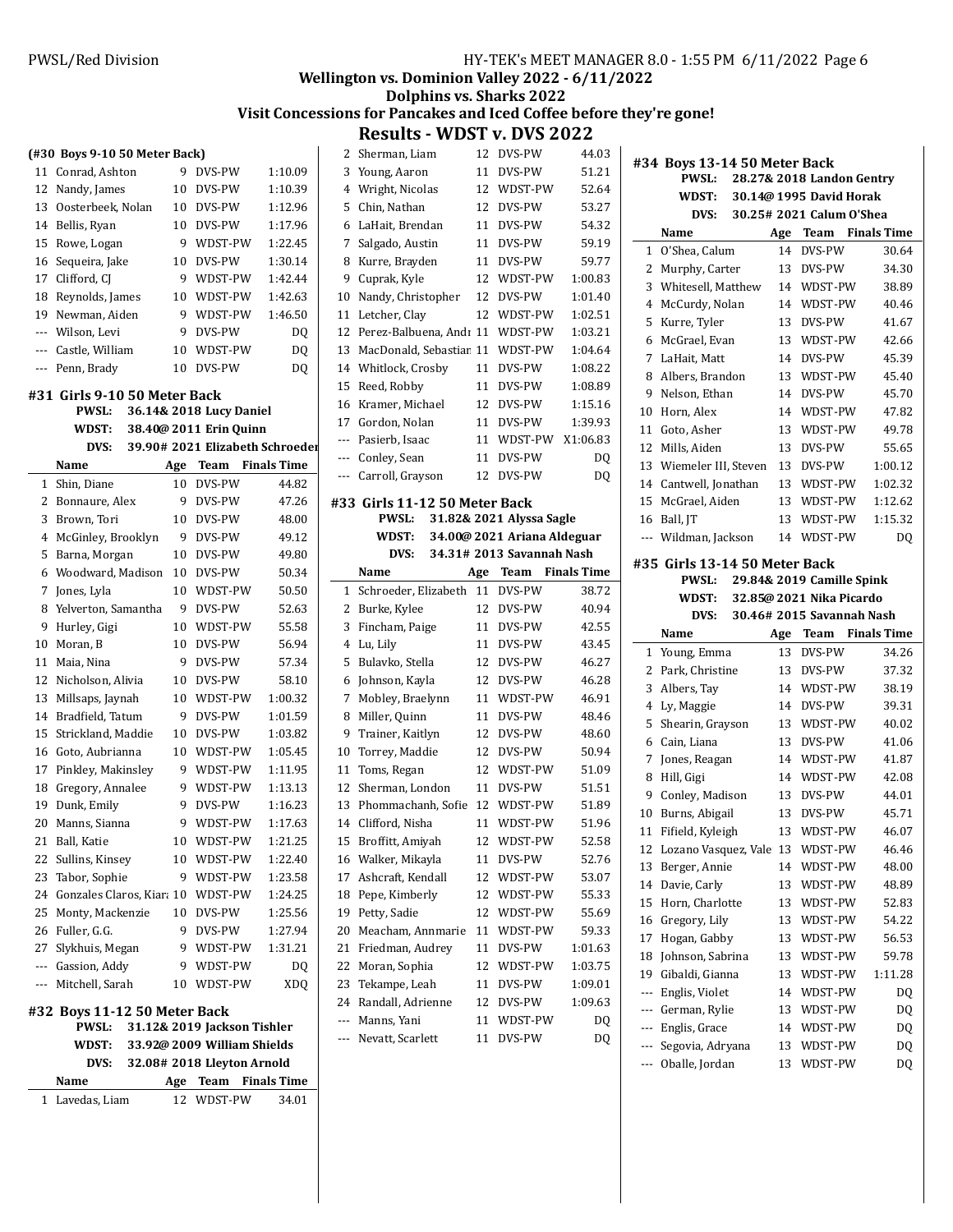# **Wellington vs. Dominion Valley 2022 - 6/11/2022**

# **Dolphins vs. Sharks 2022** Visit Concessions for Pancakes and Iced Coffee before they're gone!

# **Results - WDST v. DVS 2022**

|    |                                                                                |     |                                |                    | 4              |  |
|----|--------------------------------------------------------------------------------|-----|--------------------------------|--------------------|----------------|--|
|    | #36 Boys 15-18 50 Meter Back<br>26.26& 2017 William Cumberland<br><b>PWSL:</b> |     |                                |                    |                |  |
|    | WDST:                                                                          |     | 27.94@ 1995 Michael Vanderpool |                    | 6              |  |
|    | DVS:                                                                           |     | 27.56# 2019 Chino Vera         |                    | 7              |  |
|    | Name                                                                           | Age | <b>Team</b>                    | <b>Finals Time</b> |                |  |
| 1  | Pearson, Boden                                                                 | 16  | WDST-PW                        | 29.69              |                |  |
| 2  | Reilly, Ryan                                                                   | 16  | DVS-PW                         | 33.70              | #39            |  |
| 3  | Gregory, Caleb                                                                 | 18  | WDST-PW                        | 36.09              |                |  |
| 4  | Hennessy, Thomas                                                               | 17  | WDST-PW                        | 36.25              |                |  |
| 5  | Walsh. Kou                                                                     | 16  | WDST-PW                        | 36.26              |                |  |
| 6  | Goto. Aiden                                                                    | 15  | WDST-PW                        | 37.13              |                |  |
| 7  | Johnson IV, Edgar                                                              | 16  | WDST-PW                        | 37.25              | 1              |  |
| 8  | Love, Aiden                                                                    | 15  | WDST-PW                        | 39.02              | 2              |  |
| 9  | Sullivan, Will                                                                 | 16  | WDST-PW                        | 39.32              | 3              |  |
| 10 | Nichols, Evan                                                                  | 17  | DVS-PW                         | 40.58              | 4              |  |
| 11 | Choberka, John                                                                 | 15  | DVS-PW                         | 44.94              | 5              |  |
| 12 | McCurdy, Patrick                                                               | 18  | WDST-PW                        | 45.59              | 6              |  |
| 13 | Hill, Andy                                                                     | 18  | WDST-PW                        | 50.34              | 7              |  |
| 14 | Moody, Preston                                                                 | 15  | WDST-PW                        | 52.44              | 8              |  |
|    |                                                                                |     |                                |                    | 9              |  |
|    | #37 Girls 15-18 50 Meter Back                                                  |     |                                |                    |                |  |
|    | <b>PWSL:</b>                                                                   |     | 27.95& 2021 Aris Runnels       |                    | ---            |  |
|    | WDST:                                                                          |     | 31.44@ 2013 Chloe Colligan     |                    | ---            |  |
|    | DVS:                                                                           |     | 30.14# 2017 Savannah Nash      |                    |                |  |
|    | Name                                                                           | Age | Team                           | <b>Finals Time</b> | #40            |  |
| 1  | Torrey, Katie                                                                  | 15  | DVS-PW                         | 32.83              |                |  |
| 2  | Ly, Grace                                                                      | 17  | DVS-PW                         | 33.81              |                |  |
| 3  | Luetkenhaus, Katie                                                             | 18  | WDST-PW                        | 35.44              |                |  |
| 4  | Caldwell, Camilla                                                              | 15  | DVS-PW                         | 35.75              |                |  |
| 5  | Luetkenhaus, Caroline 15                                                       |     | WDST-PW                        | 36.87              | $^*1$          |  |
| 6  | Fifield, Haley                                                                 | 15  | WDST-PW                        | 39.52              | *1             |  |
| 7  | Hurley, Courtland                                                              | 16  | WDST-PW                        | 39.62              | 3              |  |
| 8  | McGrael, Abby                                                                  | 17  | WDST-PW                        | 39.84              | $\overline{4}$ |  |
| 9  | Thoma, Riley                                                                   | 15  | DVS-PW                         | 41.27              | 5              |  |
| 10 | Caputo, Faith                                                                  | 16  | DVS-PW                         | 43.38              | 6              |  |
| 11 | Gutierrez, Ana                                                                 | 17  | WDST-PW                        | 45.09              | 7              |  |
| 12 | Choberka, Julia                                                                | 15  | DVS-PW                         | 45.59              | 8              |  |
| 13 | O'Shea, Mary Ava                                                               | 16  | DVS-PW                         | 46.83              | 9              |  |
| 14 | Roach, Grace                                                                   | 18  | WDST-PW                        | 47.62              | 10             |  |
| 15 | Wright, Madison                                                                | 15  | WDST-PW                        | 48.74              | ---            |  |
| 16 | Englis, Abigail                                                                | 16  | WDST-PW                        | 54.28              |                |  |
|    | 17 Weaver, Gracie                                                              |     | 15 WDST-PW                     | 58.34              |                |  |
|    | 18 Randall, Amari                                                              | 16  | DVS-PW                         | 1:04.34            |                |  |
|    | 19 Parker, Miracle                                                             | 17  | WDST-PW                        | 1:15.59            |                |  |
|    | --- High, Keira                                                                | 15  | DVS-PW                         | DQ                 | ---            |  |
|    | --- O'Connell, Emma                                                            | 15  | WDST-PW                        | DQ                 | #41            |  |
|    | #38 Boys 8&U 25 Meter Breast                                                   |     |                                |                    |                |  |
|    | PWSL:                                                                          |     | 21.75& 2002 Louis Wojciechowsk |                    |                |  |
|    | WDST:<br>21.90@                                                                |     | C. Iddings                     |                    |                |  |
|    | DVS:                                                                           |     | 22.65# 2013 Caleb Woodson      |                    |                |  |
|    | Name                                                                           | Age | Team                           | <b>Finals Time</b> | 1              |  |
| 1  | Thompson, Amare                                                                | 7   | WDST-PW                        | 30.95              | 2              |  |
| 2  | Toms, Bennett                                                                  | 8   | WDST-PW                        | 34.57              | 3              |  |
| 3  | Burke, Brady                                                                   | 8   | DVS-PW                         | 38.15              | 4              |  |
|    |                                                                                |     |                                |                    |                |  |
|    |                                                                                |     |                                |                    |                |  |

|              | NESUILS - WIJJI V. IJVJ 4044   |                     |                                |                    |
|--------------|--------------------------------|---------------------|--------------------------------|--------------------|
|              | 4 Alex, Colton                 |                     | 6 DVS-PW                       | 49.64              |
| 5            | Stike, Calvin                  | 8                   | WDST-PW                        | 51.58              |
| 6            | Bonnaure, Grant                |                     | 6 DVS-PW                       | 56.90              |
|              | 7 Meacham, Aaden               |                     | 6 WDST-PW                      | 1:08.39            |
|              | --- Rowe, Ethan                | 8                   | WDST-PW                        | DQ                 |
|              | --- Maia, Leo                  | 6                   | DVS-PW                         | DO                 |
|              |                                |                     |                                |                    |
|              | #39 Girls 8&U 25 Meter Breast  |                     |                                |                    |
|              | PWSL:                          |                     | 20.81& 2014 Lori Anne Madison  |                    |
|              | WDST:                          | 23.99@              | J. Fretts                      |                    |
|              | DVS:                           | 22.90# 2019 Lily Lu |                                |                    |
|              | Name                           | Age                 | Team                           | <b>Finals Time</b> |
| $\mathbf{1}$ | Alex, Kenzie                   | 8                   | DVS-PW                         | 25.89              |
|              | 2 Williams, Tatum              | 8                   | DVS-PW                         | 27.57              |
| 3            | Aldeguer, Sarah                | 8                   | WDST-PW                        | 28.63              |
| 4            | Shin, Liz                      | 8                   | DVS-PW                         | 31.03              |
| 5            | Deavers, Carmela               | 8                   | WDST-PW                        | 31.50              |
| 6            | Alger, Samantha                | 8                   | WDST-PW                        | 34.09              |
| 7            | Mount, Harper                  | $7^{\circ}$         | DVS-PW                         | 35.75              |
| 8            | Morrison, Sienna               |                     | 7 DVS-PW                       | 45.16              |
|              | 9 Fifield, Leah                |                     | 7 WDST-PW                      | 52.20              |
|              | --- Bishop, Anna               | 5                   | WDST-PW                        | DQ                 |
|              | --- Rucker, Piper              | $\overline{7}$      | WDST-PW                        | DQ                 |
|              | --- Golon, Abby                | 8                   | WDST-PW                        | DQ                 |
|              |                                |                     |                                |                    |
|              | #40 Boys 9-10 50 Meter Breast  |                     |                                |                    |
|              | PWSL:                          |                     | 37.72& 2016 Jordan Evans       |                    |
|              | WDST:                          |                     | 44.31@ 2021 Thiago Martinez    |                    |
|              |                                |                     | DVS: 41.22# 2019 Jacob Cho     |                    |
|              | Name                           | Age                 | Team                           | <b>Finals Time</b> |
| *1           | Schroeder, Austin              | 9                   | DVS-PW                         | 57.72              |
| $*_{1}$      |                                |                     |                                |                    |
|              | Williams, Chris                | 10                  | DVS-PW                         | 57.72              |
| 3            | Berger, Charlie                | 10                  | WDST-PW                        | 58.15              |
| 4            | Moynihan, Quinn                | 9                   | DVS-PW                         | 1:00.82            |
| 5            | Phillips, Evan                 | 10                  | DVS-PW                         | 1:02.01            |
| 6            | Munn, Josh                     | 9                   | DVS-PW                         | 1:02.78            |
| 7            | Helton, Graham                 | 10                  | DVS-PW                         | 1:03.77            |
| 8            | Burns, Cooper                  |                     | 10 DVS-PW                      | 1:04.14            |
| 9            | Lavedas, Garrett               | 10                  | WDST-PW                        | 1:06.45            |
|              | 10 McDonough, Carter           |                     | 10 WDST-PW                     | 1:17.83            |
|              | --- McCook, Sawyer             | 9                   | WDST-PW                        | DQ                 |
|              | --- Penn, Brady                | 10                  | DVS-PW                         | DQ                 |
|              | --- Gentile, Matthew           | 9                   | DVS-PW                         | DQ                 |
|              | --- Ball, Mason                | 10                  | WDST-PW                        | DQ                 |
|              | --- Rowe, Logan                | 9                   | WDST-PW                        | DQ                 |
|              | --- Nevatt, Brendan            | 9                   | DVS-PW                         | DQ                 |
|              |                                |                     |                                |                    |
|              | #41 Girls 9-10 50 Meter Breast |                     |                                |                    |
|              | PWSL:                          |                     | 40.75& 2016 Lori Anne Madison  |                    |
|              | WDST:                          |                     | 44.77@ 2017 Caroline Luetkenha |                    |
|              |                                |                     | DVS: 43.65# 2018 Olivia Ahearn |                    |
|              | Name                           |                     | Age Team Finals Time           |                    |
| 1            | Sosinski, Hailey               | 9                   | DVS-PW                         | 47.50              |
|              | 2 Martinez, Lara               | 10                  | WDST-PW                        | 49.76              |
| 3            | Moran, B                       | 10                  | DVS-PW                         | 53.95              |
|              | 4 Woodward, Madison            | 10                  | DVS-PW                         | 55.38              |

| 5   | Bonnaure, Alex                                                     | 9  | DVS-PW                         | 1:00.77 |  |  |
|-----|--------------------------------------------------------------------|----|--------------------------------|---------|--|--|
|     |                                                                    |    |                                |         |  |  |
| 6   | Ewell, Riley                                                       | 9  | WDST-PW                        | 1:01.30 |  |  |
| 7   | Jones, Lyla                                                        | 10 | WDST-PW                        | 1:02.12 |  |  |
| 8   | Thompson, Ellie                                                    | 10 | WDST-PW                        | 1:02.65 |  |  |
| 9   | Nicholson, Alivia                                                  |    | 10 DVS-PW                      | 1:03.88 |  |  |
| 10  | Whitesell, Sophia                                                  | 10 | WDST-PW                        | 1:05.89 |  |  |
| 11  | Reeves, Vera                                                       | 9  | DVS-PW                         | 1:08.32 |  |  |
|     | --- Dunk, Emily                                                    | 9  | DVS-PW                         | DQ      |  |  |
| --- | Ellsworth, Elise                                                   | 10 | WDST-PW                        | DQ      |  |  |
|     | #42 Boys 11-12 50 Meter Breast<br>PWSL:                            |    | 33.19& 2018 Jordan Evans       |         |  |  |
|     |                                                                    |    |                                |         |  |  |
|     | 37.81@ 2021 Lionel Martinez<br>WDST:<br>36.44# 2018 Lleyton Arnold |    |                                |         |  |  |
|     | DVS:                                                               |    |                                |         |  |  |
|     | Name                                                               |    | Age Team Finals Time           |         |  |  |
| 1   | Martinez, Lionel                                                   | 12 | WDST-PW                        | 36.10@  |  |  |
| 2   | Wilson, Brett                                                      | 12 | DVS-PW                         | 51.76   |  |  |
| 3   | Chin, Nathan                                                       | 12 | DVS-PW                         | 55.21   |  |  |
| 4   | Nandy, Christopher                                                 | 12 | DVS-PW                         | 59.32   |  |  |
| 5   | Phillips, Tyler                                                    | 11 | DVS-PW                         | 1:03.78 |  |  |
| 6   | Cuprak, Kyle                                                       | 12 | WDST-PW                        | 1:04.52 |  |  |
| 7   | Moran, Mason                                                       |    | 12 DVS-PW                      | 1:04.87 |  |  |
| 8   | Fifield, Luke                                                      | 11 | WDST-PW                        | 1:05.03 |  |  |
| 9   | Young, Aaron                                                       | 11 | DVS-PW                         | 1:05.53 |  |  |
| 10  | LaHait, Brendan                                                    | 11 | DVS-PW                         | 1:08.71 |  |  |
| 11  | Bradley, Nick                                                      |    | 11 DVS-PW                      | 1:09.88 |  |  |
| 12  | Henderson, Chris                                                   | 12 | WDST-PW                        | 1:12.64 |  |  |
| 13  | Letcher, Clay                                                      | 12 | WDST-PW                        | 1:12.94 |  |  |
| 14  | Salgado, Austin                                                    | 11 | DVS-PW                         | 1:22.69 |  |  |
|     | --- Conley, Sean                                                   |    | 11 DVS-PW                      | DQ      |  |  |
|     | --- MacDonald, Sebastiar 11                                        |    | WDST-PW                        | DQ      |  |  |
|     | --- Wright, Nicolas                                                |    | 12 WDST-PW                     | DQ      |  |  |
|     | --- Perez-Balbuena, Andı 11                                        |    | WDST-PW                        | DQ      |  |  |
|     | --- Cataldo, John                                                  | 11 | DVS-PW                         | DQ      |  |  |
|     |                                                                    |    |                                |         |  |  |
|     | #43 Girls 11-12 50 Meter Breast                                    |    |                                |         |  |  |
|     | PWSL:                                                              |    | 36.22& 2017 Emma Hannam        |         |  |  |
|     | WDST:                                                              |    | 40.07@ 2019 Caroline Luetkenha |         |  |  |
|     | DVS:                                                               |    | 38.43# 2018 Skylar Morrison    |         |  |  |
|     | Name                                                               |    | Age Team Finals Time           |         |  |  |
| 1   | Lu, Lily                                                           | 11 | DVS-PW                         | 45.04   |  |  |
| 2   | McCook, Isabella                                                   | 12 | WDST-PW                        | 45.65   |  |  |
| 3   | Schroeder, Elizabeth                                               | 11 | DVS-PW                         | 47.34   |  |  |
| 4   | Thoma, Katelyn                                                     | 12 | DVS-PW                         | 48.16   |  |  |
| 5   | Elam, Morgan                                                       | 12 | DVS-PW                         | 48.76   |  |  |
| 6   | Stike, Stella                                                      | 12 | WDST-PW                        | 49.00   |  |  |
| 7   | O'Shea, Stella                                                     | 12 | DVS-PW                         | 49.76   |  |  |
| 8   | Baughman, Rachel                                                   | 12 | WDST-PW                        | 52.94   |  |  |
| 9   | Fincham, Paige                                                     | 11 | DVS-PW                         | 53.02   |  |  |
| 10  | Trainer, Kaitlyn                                                   | 12 | DVS-PW                         | 53.63   |  |  |
| 11  | Phommachanh, Sofie                                                 | 12 | WDST-PW                        | 54.09   |  |  |
| 12  | Torrey, Maddie                                                     | 12 | DVS-PW                         | 55.90   |  |  |
| 13  | Ewell, Taylor                                                      | 11 | WDST-PW                        | 57.69   |  |  |
| 14  | Ashcraft, Kendall                                                  | 12 | WDST-PW                        | 58.64   |  |  |
| 15  | Baughman, Jenny                                                    | 11 | WDST-PW                        | 58.75   |  |  |
| 16  | Pinkley, Alex                                                      | 11 | WDST-PW                        | 1:00.28 |  |  |
|     |                                                                    |    |                                |         |  |  |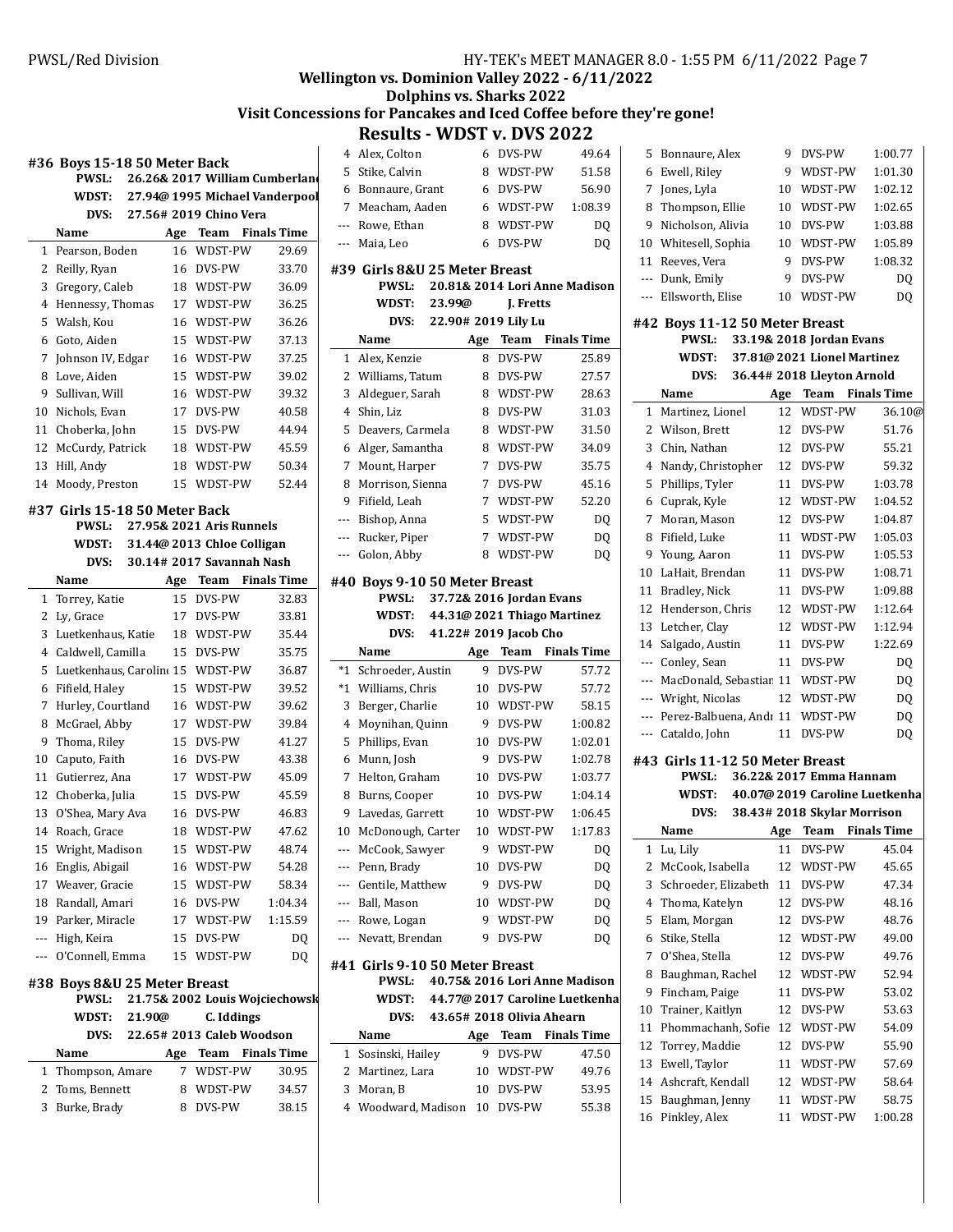# **Wellington vs. Dominion Valley 2022 - 6/11/2022**

## **Dolphins vs. Sharks 2022** Visit Concessions for Pancakes and Iced Coffee before they're gone! **Results - WDST v. DVS 2022**

### **(#43 Girls 11-12 50 Meter Breast)**

|                                                                         | $1013$ and $1112$ $120$ ricter breaser |  |            |                |  |
|-------------------------------------------------------------------------|----------------------------------------|--|------------|----------------|--|
|                                                                         | 17 Nevatt, Scarlett                    |  | 11 DVS-PW  | 1:00.64        |  |
|                                                                         | 18 Clifford, Nisha                     |  | 11 WDST-PW | 1:01.33        |  |
|                                                                         | 19 Bulavko, Sadie                      |  | 11 DVS-PW  | 1:01.34        |  |
|                                                                         | 20 Sherman, London                     |  | 11 DVS-PW  | 1:13.97        |  |
|                                                                         | 21 Moran, Sophia                       |  | 12 WDST-PW | 1:39.45        |  |
|                                                                         | --- Wiemeler, Alice                    |  | 11 DVS-PW  | DQ             |  |
|                                                                         | --- Petty, Sadie                       |  | 12 WDST-PW | D <sub>O</sub> |  |
| #44 Boys 13-14 50 Meter Breast<br><b>PWSL:</b> 31.15& 2019 Jordan Evans |                                        |  |            |                |  |

|              |                      |                             | $5 + 10$ at $2 + 7$ for again by all $5$ |                    |  |
|--------------|----------------------|-----------------------------|------------------------------------------|--------------------|--|
|              | WDST:                | 34.93@ 2009 Anthony Shields |                                          |                    |  |
|              | DVS:                 |                             | 33.45# 2019 Lleyton Arnold               |                    |  |
|              | Name                 | Age                         | Team                                     | <b>Finals Time</b> |  |
| $\mathbf{1}$ | O'Shea, Calum        | 14                          | DVS-PW                                   | 36.09              |  |
| 2            | Millsaps, Ian        | 13                          | WDST-PW                                  | 37.19              |  |
| 3            | Bair, Lukas          | 14                          | DVS-PW                                   | 39.28              |  |
| 4            | Liu, Cruz            | 13                          | WDST-PW                                  | 43.53              |  |
| 5            | Caputo, Henry        | 14                          | DVS-PW                                   | 46.63              |  |
| 6            | Kurre, Tyler         | 13                          | DVS-PW                                   | 46.89              |  |
| 7            | Baughman, Ryan       | 13                          | WDST-PW                                  | 47.88              |  |
| 8            | Fuller, Braden       | 14                          | DVS-PW                                   | 49.32              |  |
| 9            | LaHait, Matt         | 14                          | DVS-PW                                   | 53.94              |  |
| 10           | Ellsworth, Tyler     | 13                          | WDST-PW                                  | 54.25              |  |
| 11           | Baughman, Owen       | 13                          | WDST-PW                                  | 57.45              |  |
| 12           | Cantwell, Jonathan   | 13                          | WDST-PW                                  | 1:03.22            |  |
| 13           | Horn, Alex           | 14                          | WDST-PW                                  | 1:04.64            |  |
| 14           | Wildman, Jackson     | 14                          | WDST-PW                                  | 1:11.26            |  |
| 15           | McGrael, Aiden       | 13                          | WDST-PW                                  | 1:21.75            |  |
| $---$        | Wiemeler III, Steven | 13                          | DVS-PW                                   | DQ                 |  |
| $---$        | Mills, Aiden         | 13                          | DVS-PW                                   | DQ                 |  |
| ---          | Goto, Asher          | 13                          | WDST-PW                                  | DO                 |  |

### **#45 Girls 13-14 50 Meter Breast**

|                | 34.41& 2018 Abigail Daniel<br>PWSL: |                                 |                           |                    |  |  |
|----------------|-------------------------------------|---------------------------------|---------------------------|--------------------|--|--|
|                | WDST:                               | 37.87@ 2021 Caroline Luetkenhal |                           |                    |  |  |
|                | DVS:                                |                                 | 37.52# 2015 Savannah Nash |                    |  |  |
|                | Name                                | Age                             | Team                      | <b>Finals Time</b> |  |  |
| 1              | Young, Emma                         | 13                              | DVS-PW                    | 40.25              |  |  |
| 2              | Lavedas, Emma                       | 14                              | WDST-PW                   | 41.91              |  |  |
| 3              | Park, Christine                     | 13                              | DVS-PW                    | 42.22              |  |  |
| $\overline{4}$ | Bradley, Lauren                     | 14                              | DVS-PW                    | 44.41              |  |  |
| 5              | Koundi, Rita                        | 14                              | DVS-PW                    | 47.14              |  |  |
| 6              | Jones, Reagan                       | 14                              | WDST-PW                   | 47.20              |  |  |
| 7              | Ly, Maggie                          | 14                              | DVS-PW                    | 48.45              |  |  |
| 8              | Tabor, Chloe                        | 13                              | WDST-PW                   | 51.26              |  |  |
| 9              | Fifield, Kyleigh                    | 13                              | WDST-PW                   | 52.65              |  |  |
| 10             | Cuprak, Steph                       | 14                              | WDST-PW                   | 53.13              |  |  |
| 11             | Conley, Madison                     | 13                              | DVS-PW                    | 53.65              |  |  |
| 12             | Horn, Charlotte                     | 13                              | WDST-PW                   | 1:00.34            |  |  |
| 13             | Gregory, Lily                       | 13                              | WDST-PW                   | 1:01.63            |  |  |
| 14             | German, Rylie                       | 13                              | WDST-PW                   | 1:04.87            |  |  |
| 15             | Oballe, Jordan                      | 13                              | WDST-PW                   | 1:05.27            |  |  |
| ---            | Gibaldi, Gianna                     | 13                              | WDST-PW                   | DQ                 |  |  |
|                |                                     |                                 |                           |                    |  |  |

|     | #46 Boys 15-18 50 Meter Breast  |     |                                 |                    |
|-----|---------------------------------|-----|---------------------------------|--------------------|
|     | PWSL:                           |     | 28.97& 2018 Spencer Rowe        |                    |
|     | <b>WDST:</b>                    |     | 31.32@ 2018 Martin Quinan       |                    |
|     | DVS:                            |     | 31.21# 2015 John Buggy          |                    |
|     | Name                            | Age | Team                            | <b>Finals Time</b> |
| 1   | Pearson, Boden                  | 16  | WDST-PW                         | 34.81              |
| 2   | Torres, Mauricio                | 18  | WDST-PW                         | 35.89              |
| 3   | Wightman, Connor                | 15  | WDST-PW                         | 36.56              |
| 4   | Reilly, Ryan                    | 16  | DVS-PW                          | 36.89              |
| 5   | Pinkley, Dakotah                | 17  | WDST-PW                         | 37.63              |
| 6   | Walsh. Yu                       | 18  | WDST-PW                         | 40.83              |
| 7   | Moody, Preston                  | 15  | WDST-PW                         | 42.69              |
| 8   | Spahic, Maksim                  | 15  | DVS-PW                          | 43.37              |
| 9   | McCurdy, Patrick                | 18  | WDST-PW                         | 43.65              |
| 10  | Goto, Aiden                     | 15  | WDST-PW                         | 44.08              |
| 11  | Hill, Andy                      | 18  | WDST-PW                         | 44.37              |
| 12  | Sullivan, Will                  | 16  | WDST-PW                         | 45.37              |
| 13  | Johnson IV, Edgar               | 16  | WDST-PW                         | 48.33              |
| 14  | Choberka, John                  | 15  | DVS-PW                          | 53.00              |
|     | #47 Girls 15-18 50 Meter Breast |     |                                 |                    |
|     | <b>PWSL:</b>                    |     | 32.81& 2016 Mary Claire Tansill |                    |
|     | WDST:                           |     | 35.82@ 2011 Christine Souther   |                    |
|     | DVS:                            |     | 36.69# 2017 Claire Schroeder    |                    |
|     | Name                            | Age | Team                            | <b>Finals Time</b> |
| 1   | Peny, Tess                      | 18  | DVS-PW                          | 39.21              |
| 2   | Picardo, Nika                   | 15  | WDST-PW                         | 40.32              |
| 3   | Juliano, Steph                  | 17  | WDST-PW                         | 41.96              |
| 4   | Browne, Lena                    | 18  | WDST-PW                         | 42.58              |
| 5   | Manko, Val                      | 15  | WDST-PW                         | 43.83              |
| 6   | Sharifi, Alina                  | 15  | DVS-PW                          | 46.14              |
| 7   | Kwon, Lillian                   | 15  | DVS-PW                          | 46.28              |
| 8   | Thompson, Sophia                | 15  | DVS-PW                          | 46.50              |
| 9   | Choberka, Eva                   | 17  | DVS-PW                          | 47.89              |
| 10  | Choberka, Julia                 | 15  | DVS-PW                          | 48.43              |
| 11  | Chin, Meredith                  | 15  | DVS-PW                          | 48.59              |
| 12  | Gutierrez, Ana                  | 17  | WDST-PW                         | 50.47              |
| 13  | O'Shea, Mary Ava                | 16  | DVS-PW                          | 53.83              |
| 14  | Roach, Grace                    | 18  | WDST-PW                         | 59.88              |
| 15  | Parker, Miracle                 | 17  | WDST-PW                         | 1:21.76            |
|     | O'Connell, Emma                 | 15  | WDST-PW                         | DO                 |
|     | #48 Boys 8&U 25 Meter Fly       |     |                                 |                    |
|     | PWSL:                           |     | 16.74& 2016 Ryan Maynard        |                    |
|     | WDST:                           |     | 17.47@ 2005 Brandon Doyle       |                    |
|     | DVS:                            |     | 16.74# 2016 Ryan Maynard        |                    |
|     | Name                            | Age | <b>Team</b>                     | <b>Finals Time</b> |
| 1   | Burke, Brady                    | 8   | DVS-PW                          | 29.15              |
| 2   | Thompson, Amare                 | 7   | WDST-PW                         | 30.90              |
| --- | Meacham, Aaden                  | 6   | WDST-PW                         | DQ                 |
| --- | Hove, Ronan                     | 7   | WDST-PW                         | DQ                 |
| --- | Riddick, Mason                  | 7   | DVS-PW                          | DQ                 |
|     | --- Duvall, Preston             | 8   | DVS-PW                          | DQ                 |
| --- | Albers, Luke                    | 8   | WDST-PW                         | DQ                 |
| --- | Alger, Nathan                   | 8   | WDST-PW                         | DQ                 |
|     |                                 |     |                                 |                    |

| $\overline{a}$ | Gonzales Claros, Seba                       | 8              | WDST-PW                          | DQ                 |
|----------------|---------------------------------------------|----------------|----------------------------------|--------------------|
| $---$          | Stike, Calvin                               | 8              | WDST-PW                          | DQ                 |
|                | #49  Girls 8&U 25 Meter Fly<br><b>PWSL:</b> |                | 17.44& 2014 Lori Anne Madison    |                    |
|                | WDST:                                       |                | 19.29@ 2018 Ariana Aldeguer      |                    |
|                | DVS:                                        |                | 19.19# 2021 Hailey Sosinski      |                    |
|                | Name                                        | Age            | Team                             | <b>Finals Time</b> |
| 1              | Alex, Kenzie                                | 8              | DVS-PW                           | 20.18              |
| 2              | Williams, Tatum                             | 8              | DVS-PW                           | 26.52              |
| 3              | Salgado, Juliet                             | 7              | DVS-PW                           | 27.08              |
| $\overline{4}$ | McGinley, Madelyn                           | 6              | DVS-PW                           | 33.12              |
| 5              | Mount, Harper                               | $\overline{7}$ | DVS-PW                           | 33.45              |
| 6              | Foster, Kaitlyn                             | 8              | DVS-PW                           | 34.44              |
| 7              | Conrad, McKenna                             | 7              | DVS-PW                           | 34.52              |
| 8              | Stankovich, Claire                          | 8              | DVS-PW                           | 42.46              |
| 9              | Kim, Aly                                    | 8              | DVS-PW                           | 44.81              |
| ---            | Sibbald, Lexi                               | 8              | DVS-PW                           | DO                 |
| ---            | Tapia, Isabella                             | 8              | WDST-PW                          | DQ                 |
| ---            | Rook, Fiona                                 | 7              | WDST-PW                          | DQ                 |
| $\overline{a}$ | Aldeguer, Sarah                             | 8              | WDST-PW                          | DQ                 |
|                |                                             |                |                                  |                    |
|                | #50 Boys 9-10 25 Meter Fly<br><b>PWSL:</b>  |                | 15.05& 2016 Michael Mullen       |                    |
|                | WDST:                                       |                | 16.08@ 2009 Wes Whiteree         |                    |
|                | DVS:                                        |                |                                  |                    |
|                | Name                                        | Age            | 15.25# 2017 Ryan Maynard<br>Team | <b>Finals Time</b> |
| $\mathbf{1}$   | Dockett, Landon                             | 10             | DVS-PW                           | 18.40              |
| 2              | Acholonu, Arinze                            | 9              | DVS-PW                           | 19.16              |
| 3              | Munn, Josh                                  | 9              | DVS-PW                           | 20.39              |
| 4              | Moynihan, Quinn                             | 9              | DVS-PW                           | 27.28              |
| 5              | Sharifi, Amir                               | 9              | DVS-PW                           | 28.86              |
| 6              | Tirserio, Sawyer                            | 10             | DVS-PW                           | 28.89              |
| 7              | Phillips, Evan                              | 10             | DVS-PW                           | 31.44              |
| 8              | Nandy, James                                | 10             | DVS-PW                           | 34.27              |
| 9              | Woodward, Calvin                            | 9              | WDST-PW                          | 37.27              |
| 10             | Tuttle, Gavin                               | 9              | DVS-PW                           | 37.43              |
| 11             | Oosterbeek, Nolan                           | 10             | DVS-PW                           | 39.83              |
| ---            | Clifford, CJ                                | 9              | WDST-PW                          | DQ                 |
| $\overline{a}$ | Hammond, Luke                               | 9              | DVS-PW                           | DQ                 |
| ---            | McDonough, Carter                           | 10             | WDST-PW                          | DQ                 |
| $---$          | Gentile, Zachary                            | 10             | DVS-PW                           | DQ                 |
|                |                                             |                |                                  |                    |
|                | #51 Girls 9-10 25 Meter Fly<br><b>PWSL:</b> |                | 15.01& 2014 Aris Runnels         |                    |
|                | WDST:                                       |                | 16.24@ 2009 Zoey Shields         |                    |
|                | DVS:                                        |                | 16.13# 2018 Olivia Ahearn        |                    |
|                | Name                                        | Age            | Team                             | <b>Finals Time</b> |
| 1              | Sosinski, Hailey                            | 9              | DVS-PW                           | 18.32              |
| 2              | Liu, Isabel                                 | 10             | WDST-PW                          | 20.40              |
| 3              | Phommachanh, Macy                           | 9              | WDST-PW                          | 21.20              |
| 4              | McGinley, Brooklyn                          | 9.             | DVS-PW                           | 21.45              |
| 5              | Barna, Morgan                               | 10             | DVS-PW                           | 21.87              |
| 6              | Yelverton, Samantha                         | 9              | DVS-PW                           | 22.26              |
| 7              | Bonnaure, Alex                              | 9              | DVS-PW                           | 22.60              |
|                |                                             |                |                                  |                    |

8 Maia, Nina 9 DVS-PW 27.31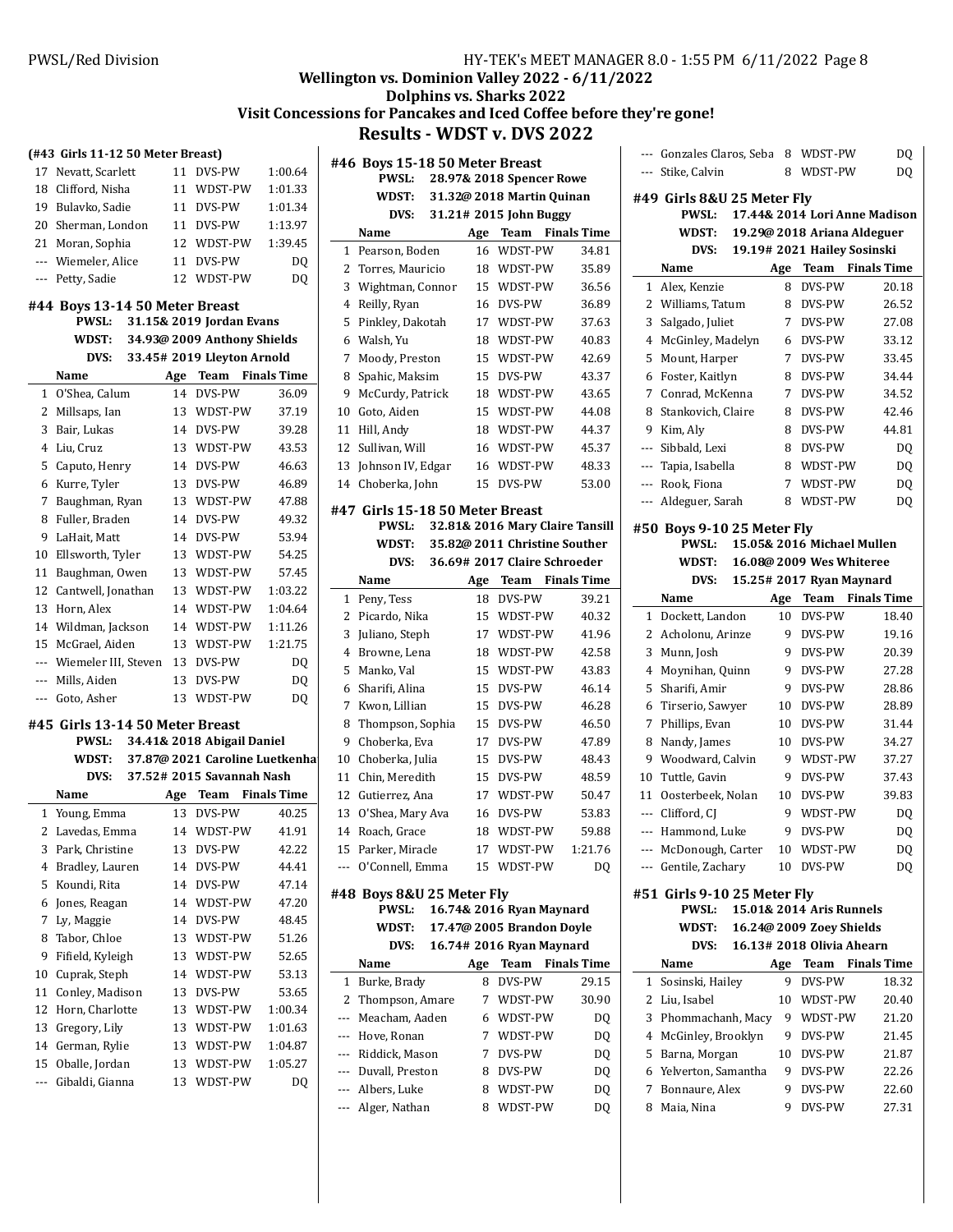**#57 Girls 15-18 50 Meter Fly**

**PWSL: 27.75& 2021 Aris Runnels WDST: 30.12 2012 @ Ashley Clark**

# **Wellington vs. Dominion Valley 2022 - 6/11/2022**

**Dolphins vs. Sharks 2022** Visit Concessions for Pancakes and Iced Coffee before they're gone!

**Results - WDST v. DVS 2022** 

### **(#51 Girls 9-10 25 Meter Fly)**

|                                                                                                                                                                                                                                               | WDST-PW | 29.34                                                                                                                                                                          |
|-----------------------------------------------------------------------------------------------------------------------------------------------------------------------------------------------------------------------------------------------|---------|--------------------------------------------------------------------------------------------------------------------------------------------------------------------------------|
|                                                                                                                                                                                                                                               | DVS-PW  | 31.38                                                                                                                                                                          |
| 9                                                                                                                                                                                                                                             | DVS-PW  | 34.83                                                                                                                                                                          |
| 9                                                                                                                                                                                                                                             | WDST-PW | 37.38                                                                                                                                                                          |
|                                                                                                                                                                                                                                               |         | 37.59                                                                                                                                                                          |
|                                                                                                                                                                                                                                               |         | 37.76                                                                                                                                                                          |
|                                                                                                                                                                                                                                               |         | 39.77                                                                                                                                                                          |
|                                                                                                                                                                                                                                               | WDST-PW | 41.91                                                                                                                                                                          |
|                                                                                                                                                                                                                                               |         | DQ                                                                                                                                                                             |
| 10                                                                                                                                                                                                                                            | DVS-PW  | DQ                                                                                                                                                                             |
|                                                                                                                                                                                                                                               |         | DQ                                                                                                                                                                             |
| 9                                                                                                                                                                                                                                             | WDST-PW | DQ                                                                                                                                                                             |
|                                                                                                                                                                                                                                               |         |                                                                                                                                                                                |
| 9 Goto, Aubrianna<br>10 Bradfield, Tatum<br>11 Reeves, Vera<br>12 Gassion, Addy<br>13 Ellsworth, Elise<br>14 Pinkley, Makinsley<br>16 Ball, Katie<br>--- Manns, Sianna<br>--- Strickland, Maddie<br>--- Gregory, Annalee<br>--- Tabor, Sophie |         | 10<br>9.<br>10 WDST-PW<br>9 WDST-PW<br>15 Gonzales Claros, Kiara 10 WDST-PW<br>10<br>9 WDST-PW<br>9 WDST-PW<br>#52 Boys 11-12 50 Meter Fly<br>PWSL: 29.72& 2011 Sam Pomajevich |

| WDST: | 31.05@ 2009 William Shields |
|-------|-----------------------------|
| DVS:  | 32.02# 2019 Ryan Maynard    |

|    | Name               | Age | Team          | <b>Finals Time</b> |
|----|--------------------|-----|---------------|--------------------|
|    | 1 Lavedas, Liam    | 12  | WDST-PW       | 32.94              |
|    | 2 Martinez, Thiago | 11  | WDST-PW       | 35.76              |
| 3  | O'Shea, Finn       | 12  | <b>DVS-PW</b> | 37.20              |
|    | 4 Sherman, Liam    | 12  | DVS-PW        | 44.25              |
| 5. | Ball, Tristan      | 12  | WDST-PW       | 50.26              |
|    | 6 Wilson, Brett    | 12  | <b>DVS-PW</b> | 53.20              |
|    | 7 Munn, Zachary    | 11  | <b>DVS-PW</b> | 55.65              |
| 8  | Cataldo, John      | 11  | <b>DVS-PW</b> | 56.69              |
| 9  | Bradley, Nick      | 11  | <b>DVS-PW</b> | 59.33              |
| 10 | Narduche, Jasper   | 12. | WDST-PW       | 1:06.58            |
| 11 | Whitlock, Crosby   | 11  | <b>DVS-PW</b> | 1:08.62            |
|    | Phillips, Tyler    | 11  | <b>DVS-PW</b> | DO                 |
|    | Henderson, Chris   | 12. | WDST-PW       | DO                 |
|    |                    |     |               |                    |

#### **#53 Girls 11-12 50 Meter Fly**

| PWSL: | 30.55& 2017 Camille Spink        |
|-------|----------------------------------|
| WDST: | 33.20@ 2007 Heidi Turner         |
|       | $DVS: 31.88# 2013$ Savannah Nash |

|    | Name             | Age | Team          | <b>Finals Time</b> |
|----|------------------|-----|---------------|--------------------|
| 1  | Fargo, Emmy      | 12  | <b>DVS-PW</b> | 36.81              |
|    | 2 Zarow, Alexis  | 12  | WDST-PW       | 37.22              |
| 3  | Elam, Morgan     | 12  | <b>DVS-PW</b> | 41.57              |
| 4  | Mobley, Braelynn | 11  | WDST-PW       | 44.02              |
| 5  | Rodriguez, Ally  | 11  | WDST-PW       | 45.75              |
| 6  | Fincham, Paige   | 11  | DVS-PW        | 47.65              |
| 7  | Johnson, Kayla   | 12  | <b>DVS-PW</b> | 50.12              |
| 8  | Reeves, Paige    | 11  | <b>DVS-PW</b> | 50.88              |
| 9  | Bulavko, Stella  | 12  | DVS-PW        | 51.25              |
| 10 | Pinkley, Alex    | 11  | WDST-PW       | 54.20              |
| 11 | Broffitt, Amiyah | 12  | WDST-PW       | 1:01.87            |
| 12 | Pepe, Kimberly   | 12  | WDST-PW       | 1:03.20            |
| 13 | Manns, Yani      | 11  | WDST-PW       | 1:08.46            |
| 14 | Tekampe, Leah    | 11  | <b>DVS-PW</b> | 1:12.45            |

|                | #54 Boys 13-14 50 Meter Fly         |     |                                 |                    |
|----------------|-------------------------------------|-----|---------------------------------|--------------------|
|                | 26.90& 2013 Sam Pomajevich<br>PWSL: |     |                                 |                    |
|                | WDST:                               |     | 28.87@ 2019 Brayden Wence       |                    |
|                | DVS:                                |     | 28.32# 2021 Calum O'Shea        |                    |
|                | Name                                |     | Age Team Finals Time            |                    |
| 1              | Millsaps, Ian                       | 13  | WDST-PW                         | 30.26              |
| 2              | Bair, Lukas                         | 14  | DVS-PW                          | 31.73              |
| 3              | Roeske, Logan                       | 14  | WDST-PW                         | 32.58              |
| 4              | Murphy, Carter                      | 13  | DVS-PW                          | 32.70              |
| 5              | Caputo, Henry                       | 14  | DVS-PW                          | 36.77              |
| 6              | Stowell, Ethan                      | 13  | DVS-PW                          | 36.85              |
| 7              | Liu, Cruz                           | 13  | WDST-PW                         | 37.34              |
| 8              | Fuller, Braden                      | 14  | DVS-PW                          | 39.27              |
| 9              | Nelson, Ethan                       | 14  | DVS-PW                          | 44.37              |
| 10             | Baughman, Owen                      | 13  | WDST-PW                         | 53.63              |
| 11             | Albers, Brandon                     | 13  | WDST-PW                         | 1:02.28            |
| ---            | Pasierb, Keenan                     | 14  | WDST-PW                         | X36.70             |
| $\overline{a}$ | Ball, JT                            | 13  | WDST-PW                         | DQ                 |
|                | #55 Girls 13-14 50 Meter Fly        |     |                                 |                    |
|                | PWSL:                               |     | 28.62& 2018 Aris Runnels        |                    |
|                | WDST:                               |     | 31.86@ 1988 Kris Sunday         |                    |
|                | DVS:                                |     | 30.53# 2014 Savannah Nash       |                    |
|                | Name                                | Age | Team                            | <b>Finals Time</b> |
| 1              | Munn, Camryn                        | 13  | DVS-PW                          | 33.78              |
|                |                                     |     |                                 |                    |
| 2              | Picardo, Kiara                      | 14  | WDST-PW                         | 34.53              |
| 3              | Bradley, Lauren                     | 14  | DVS-PW                          | 35.72              |
| 4              | Begley, Addy                        | 13  | DVS-PW                          | 36.00              |
| 5              | Fischer, Sophia                     | 14  | WDST-PW                         | 39.90              |
| 6              | Shearin, Grayson                    | 13  | WDST-PW                         | 41.71              |
| 7              | Koundi, Rita                        | 14  | DVS-PW                          | 41.76              |
| 8              | Cain, Liana                         | 13  | DVS-PW                          | 41.96              |
| 9              | Shin, Alice                         | 13  | DVS-PW                          | 45.46              |
| 10             | Cuprak, Steph                       | 14  | WDST-PW                         | 45.75              |
| 11             | Englis, Grace                       | 14  | WDST-PW                         | 46.87              |
| 12             | Englis, Violet                      | 14  | WDST-PW                         | 49.13              |
| 13             | Johnson, Sabrina                    | 13  | WDST-PW                         | 1:09.57            |
|                | #56 Boys 15-18 50 Meter Fly         |     |                                 |                    |
|                |                                     |     | PWSL: 24.69& 2021 Landon Gentry |                    |
|                | WDST:                               |     | 26.87@ 2009 Devin Jansen        |                    |
|                | DVS:                                |     | 26.26# 2016 John Buggy          |                    |
|                | Name                                | Age | <b>Team</b>                     | <b>Finals Time</b> |
| 1              | Wence, Brayden                      | 17  | WDST-PW                         | 27.44              |
| $\overline{2}$ | Caldwell, Daniel                    | 16  | DVS-PW                          | 28.33              |
| 3              | Torres, Mauricio                    | 18  | WDST-PW                         | 31.19              |
| 4              | Hill, Magnus                        | 16  | WDST-PW                         | 31.33              |

 Ellsworth, Taison 15 WDST-PW 32.12 Vu, Khoi 16 WDST-PW 32.83 Walsh, Kou 16 WDST-PW 33.83 \*9 Hennessy, Thomas 17 WDST-PW 36.63 \*9 Spahic, Maksim 15 DVS-PW 36.63 Narduche, Roman 16 WDST-PW 40.13 Nino, Liam 15 WDST-PW 43.37

| DVS:                                                                     | 29.31# 2017 Savannah Nash |                         |
|--------------------------------------------------------------------------|---------------------------|-------------------------|
| Name                                                                     |                           | Age Team Finals Time    |
| 1 Browne, Lyla                                                           | 16 WDST-PW                | 31.65                   |
| 2 Peny, Tess                                                             | 18 DVS-PW                 | 31.77                   |
| 3 Golsen, Sarah                                                          | 17 DVS-PW                 | 32.88                   |
| 4 Ly, Grace                                                              | 17 DVS-PW                 | 33.83                   |
| 5 Manko, Val                                                             | 15 WDST-PW                | 35.56                   |
| 6 Juliano, Steph                                                         | 17 WDST-PW                | 36.08                   |
| 7 Chin, Meredith                                                         | 15 DVS-PW                 | 37.94                   |
| 8 Hurley, Courtland                                                      | 16 WDST-PW                | 38.47                   |
| 9 Fifield, Haley                                                         | 15 WDST-PW                | 39.00                   |
| 10 Browne, Lena                                                          | 18 WDST-PW                | 39.46                   |
| 11 Thoma, Riley                                                          | 15 DVS-PW                 | 40.00                   |
| 12 Caputo, Faith                                                         | 16 DVS-PW                 | 43.50                   |
| 13 Thompson, Sophia                                                      | 15 DVS-PW                 | 44.51                   |
| 14 Englis, Abigail                                                       | 16 WDST-PW                | 56.75                   |
| #58 Boys 8&U 100 Meter Free Relay                                        |                           |                         |
| PWSL: 1:11.25& 2016 Dominion Valley Sha                                  |                           |                         |
| B Rohrbach, H Caputo, W OShea, R Maynard                                 |                           |                         |
| WDST: 1:16.78@ 2019 T. Martinez, J. Perry<br>G. Lavedas, M. Nunes Fuller |                           |                         |
| DVS: 1:11.25# 2016 Dominion Valley Sha                                   |                           |                         |
| B Rohrbach, H Caputo, W O'Shea, R Maynard                                |                           |                         |
| Team                                                                     | Relay                     | <b>Finals Time</b>      |
| 1 WDST-PW                                                                | A                         | 1:40.06                 |
| Ghimire, Nirbhay 8                                                       |                           | Gonzales Claros, Sebast |
| Thompson, Amare 7                                                        | Rowe, Ethan 8             |                         |
| 2 DVS-PW                                                                 | A                         | 1:49.71                 |
| Alex, Colton 6                                                           | Bonnaure, Grant 6         |                         |
| Maia, Leo 6                                                              | Burke, Brady 8            |                         |
| 3 WDST-PW                                                                | B                         | 2:24.21                 |
| Stike, Calvin 8                                                          | Englis, Luke 8            |                         |
| Albers, Luke 8                                                           | Toms, Bennett 8           |                         |
| 4 WDST-PW                                                                | C                         | 2:47.82                 |
| Hove, Ronan 7                                                            | Meacham, Aaden 6          |                         |
| Alger, Nathan 8                                                          | Segovia, Leo 8            |                         |
| #59 Girls 8&U 100 Meter Free Relay                                       |                           |                         |
| PWSL: 1:13.87& 2007 Victory Lakes 2007                                   |                           |                         |
| L Wiecki, O Nitowski, N Smith, M Finley                                  |                           |                         |
| WDST: 1:24.66@ 2018 WDST                                                 |                           |                         |
| A. Rodriguez, K. Ashcraft, I.McCook, A. Aldeguer                         |                           |                         |
| DVS: 1:16.40# 2012 Dominion Valley Sha                                   |                           |                         |
| P Meyer, E Morris, B Sheahan, A Lambert<br>Team                          | Relay                     | <b>Finals Time</b>      |
| 1 DVS-PW                                                                 | A                         | 1:25.43                 |
| Shin, Liz 8                                                              | Williams, Tatum 8         |                         |
| Mount, Harper 7                                                          | Alex, Kenzie 8            |                         |
| DVS-PW<br>2                                                              | B                         | 1:41.14                 |
| Morrison, Sienna 7                                                       |                           | McGinley, Madelyn 6     |
| Conrad, McKenna 7                                                        | Salgado, Juliet 7         |                         |
|                                                                          |                           |                         |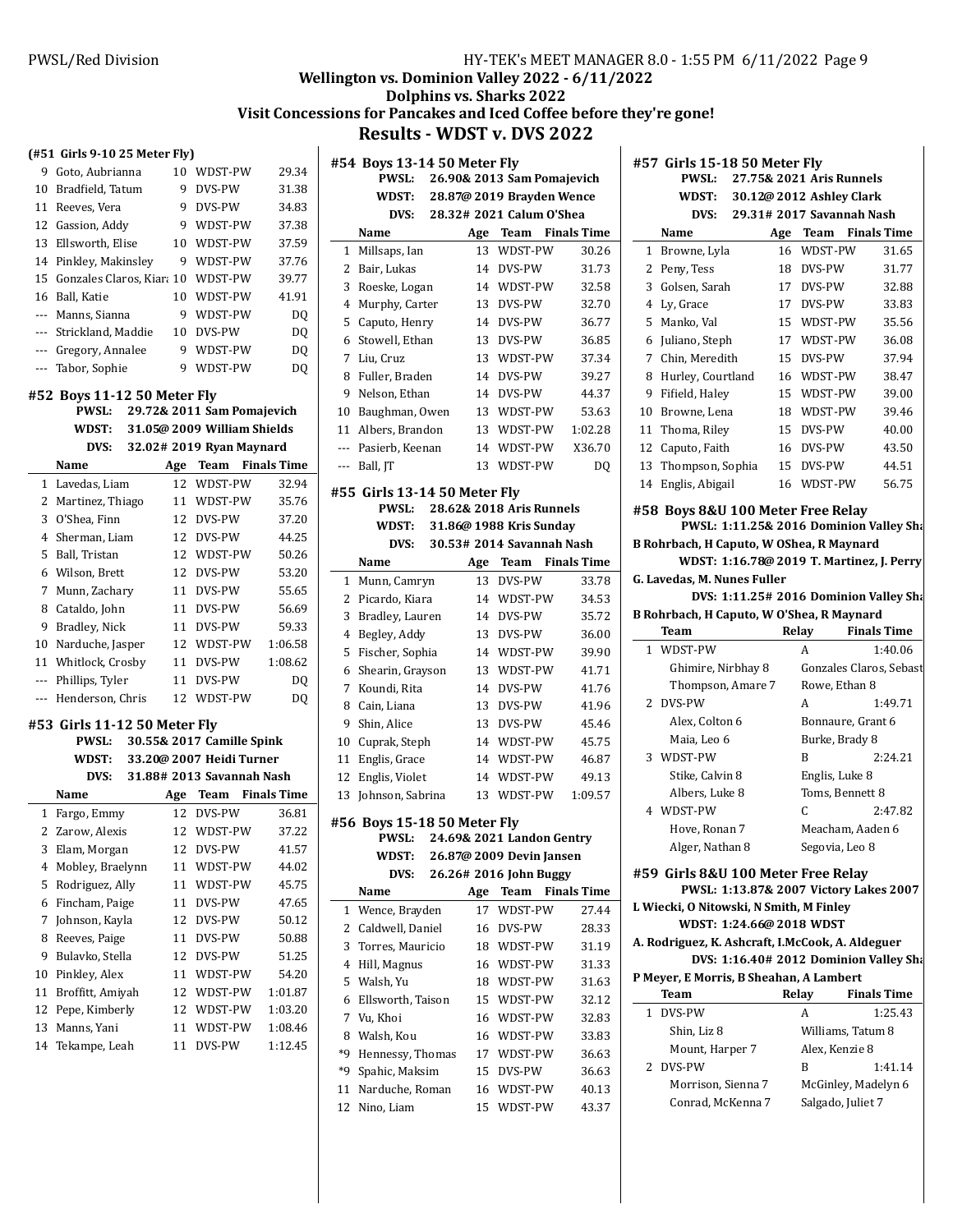### **Wellington vs. Dominion Valley 2022 - 6/11/2022**

# **Dolphins vs. Sharks 2022**

### **Visit Concessions for Pancakes and Iced Coffee before they're gone! Results - WDST v. DVS 2022**

#### **(#59 Girls 8&U 100 Meter Free Relay)**

| 3 WDST-PW          | A               | 1:43.15              |
|--------------------|-----------------|----------------------|
| Rook, Fiona 7      |                 | Alger, Samantha 8    |
| Cuprak, Caroline 8 |                 | Aldeguer, Sarah 8    |
| 4 DVS-PW           | C               | 2:09.46              |
| Kim, Aly 8         |                 | Foster, Kaitlyn 8    |
| Sibbald, Lexi 8    |                 | Stankovich, Claire 8 |
| 5 WDST-PW          | R               | 2:10.88              |
| Fifield, Leah 7    | Golon, Abby 8   |                      |
| Rucker, Piper 7    |                 | Tapia, Isabella 8    |
| 6 WDST-PW          | D               | 3:00.56              |
| Golon, Lily 7      | Golon, Sophia 7 |                      |
| Golon, Evelyn 7    | Cosgrove, Ali 8 |                      |
| 7 WDST-PW          | C               | 3:02.70              |
| Englis, Sophie 8   | Hiller, Thea 6  |                      |
| Bishop, Anna 5     |                 | Deavers, Carmela 8   |
|                    |                 |                      |

#### **#60 Boys 9-10 100 Meter Free Relay PWSL: 1:00.59& 2016 Braemar Blasters**

**J Evans, M Santee, A Martins, M Mullen WDST: 1:04.71@ 2009 B. Klipp, P. O'Brien, n, W. Whiteree**

**DVS: 1:01.28# 2017 Dominion Valley Sharks R Maynard, H Cho, C Woodson, W O'Shea**

|              | Team                 | Relay          | Finals Time          |
|--------------|----------------------|----------------|----------------------|
| $\mathbf{1}$ | DVS-PW               | A              | 1:07.26              |
|              | Williams, Chris 10   |                | Acholonu, Arinze 9   |
|              | Munn, Josh 9         |                | Dockett, Landon 10   |
|              | 2 DVS-PW             | R              | 1:18.56              |
|              | Helton, Graham 10    |                | Hammond, Luke 9      |
|              | Moynihan, Quinn 9    |                | Schroeder, Austin 9  |
|              | 3 WDST-PW            | A              | 1:24.00              |
|              | Berger, Charlie 10   |                | Woodward, Calvin 9   |
|              | McCook, Sawyer 9     |                | Lavedas, Garrett 10  |
|              | 4 DVS-PW             | C              | 1:39.22              |
|              | Phillips, Evan 10    |                | Gentile, Zachary 10  |
|              | Nandy, James 10      |                | Oosterbeek, Nolan 10 |
|              | 5 WDST-PW            | R              | 1:46.44              |
|              | McDonough, Carter 10 |                | Rowe, Logan 9        |
|              | Rook, Ronan 9        |                | Nelson, Jack 10      |
|              | 6 WDST-PW            | C              | 2:29.69              |
|              | Newman, Aiden 9      | Clifford, CJ 9 |                      |
|              | Ball, Mason 10       |                | Reynolds, James 10   |
|              |                      |                |                      |

# **#61 Girls 9-10 100 Meter Free Relay**

**PWSL: 1:02.14& 2014 Kingsbrooke Sea Lions** 

**M Wong, A Daniel, K Benton, A Kotter** WDST: 1:05.89@ 2011 K. May, L. Becker, A.

**Quinn**

| DVS: 1:05.14# 2011 Dominion Valley Sha | 7 DVS-F |
|----------------------------------------|---------|
| K Kooshian, C Peny, E Whitaker, S Nash | Salg    |
|                                        |         |

| Team                                    | Relay | <b>Finals Time</b> |
|-----------------------------------------|-------|--------------------|
| 1 DVS-PW                                | А     | 1:08.65            |
| Shin, Diane 10                          |       | Brown, Tori 10     |
| Woodward, Madison 10 Sosinski, Hailey 9 |       |                    |
|                                         |       |                    |

|   | 2 WDST-PW            | A                      | 1:11.13 |  |
|---|----------------------|------------------------|---------|--|
|   | Liu, Isabel 10       | Jones, Lyla 10         |         |  |
|   | Phommachanh, Macy 9  | Martinez, Lara 10      |         |  |
|   | 3 DVS-PW             | R                      | 1:19.84 |  |
|   | Moran, B 10          | McGinley, Brooklyn 9   |         |  |
|   | Bonnaure, Alex 9     | Yelverton, Samantha 9  |         |  |
|   | 4 WDST-PW            | R                      | 1:24.49 |  |
|   | Hurley, Gigi 10      | Goto, Aubrianna 10     |         |  |
|   | Whitesell, Sophia 10 | Ewell, Riley 9         |         |  |
|   | 5 DVS-PW             | C                      | 1:29.64 |  |
|   | Bradfield, Tatum 9   | Barna, Morgan 10       |         |  |
|   | Nicholson, Alivia 10 | Maia, Nina 9           |         |  |
|   | 6 WDST-PW            | C                      | 1:40.95 |  |
|   | Gassion, Addy 9      | Ellsworth, Elise 10    |         |  |
|   | Millsaps, Jaynah 10  | Thompson, Ellie 10     |         |  |
|   | 7 WDST-PW            | D                      | 1:52.56 |  |
|   | Gregory, Annalee 9   | Gonzales Claros, Kiara |         |  |
|   | Manns, Sianna 9      | Pinkley, Makinsley 9   |         |  |
| 8 | WDST-PW              | E                      | 2:17.08 |  |
|   | Ball, Katie 10       | Slykhuis, Megan 9      |         |  |
|   | Sullins, Kinsey 10   | Tabor, Sophie 9        |         |  |

### #62 Boys 11-12 100 Meter Free **PWSL:** 53.47& 2016 Piedmont Tsunamis

**J Poleto, T Drescher, R Barshow, M Pianoto WDST: 57.50@ 2021 WDST L.Martinez, C.Liu, L.Lavedas, I.Milsaps**

**DVS:** 54.70# 2019 Dominion Valley Sha **R Maynard, H Cho, C Woodson, W O'Shea**

|   | Team                | Relay | <b>Finals Time</b>     |
|---|---------------------|-------|------------------------|
|   | 1 WDST-PW           | A     | 58.82                  |
|   | Lavedas, Liam 12    |       | Ball, Tristan 12       |
|   | Martinez, Thiago 11 |       | Martinez, Lionel 12    |
|   | 2 DVS-PW            | A     | 1:06.15                |
|   | Sherman, Liam 12    |       | Wilson, Brett 12       |
|   | Munn, Zachary 11    |       | O'Shea, Finn 12        |
|   | 3 DVS-PW            | R     | 1:19.89                |
|   | Moran, Mason 12     |       | Chin, Nathan 12        |
|   | Bradley, Nick 11    |       | Kurre, Brayden 11      |
|   | 4 DVS-PW            | C     | 1:23.75                |
|   | Cataldo, John 11    |       | Conley, Sean 11        |
|   | LaHait, Brendan 11  |       | Young, Aaron 11        |
|   | 5 WDST-PW           | C     | 1:28.46                |
|   | Henderson, Chris 12 |       | Letcher, Clay 12       |
|   | Narduche, Jasper 12 |       | MacDonald, Sebastian 1 |
|   | 6 WDST-PW           | R     | 1:33.46                |
|   | Pasierb, Isaac 11   |       | Fifield, Luke 11       |
|   | Cuprak, Kyle 12     |       | Wright, Nicolas 12     |
| 7 | DVS-PW              | D     | 1:37.52                |
|   | Salgado, Austin 11  |       | Carroll, Grayson 12    |
|   | Phillips, Tyler 11  |       | Whitlock, Crosby 11    |

| 1:11.13          |         | #63 Girls 11-12 100 Meter Free Relay       |                                         |       |                                                 |
|------------------|---------|--------------------------------------------|-----------------------------------------|-------|-------------------------------------------------|
| Lyla 10          |         |                                            | PWSL: 56.33& 2017 Sudley                |       |                                                 |
| ez, Lara 10      |         |                                            |                                         |       | D Palenscar S Chierico M Pennefather J Cornwell |
| 1:19.84          |         |                                            |                                         |       | WDST: 59.68@ 2013 K. May, A.Holm, E.El.         |
| ley, Brooklyn 9  | E.Quinn |                                            |                                         |       |                                                 |
| on, Samantha 9   |         |                                            |                                         |       | DVS: 58.08# 2018 Dominion Valley Sha            |
| 1:24.49          |         | S Morrison, V Pickeral, M Lambert, A Sawwa |                                         |       |                                                 |
| Aubrianna 10     |         | Team                                       |                                         | Relay | <b>Finals Time</b>                              |
| Riley 9          |         | 1 DVS-PW                                   |                                         | A     | 1:02.28                                         |
| 1:29.64          |         |                                            | Schroeder, Elizabeth 11 Elam, Morgan 12 |       |                                                 |
| Morgan 10        |         | Johnson, Kayla 12                          |                                         |       | Fargo, Emmy 12                                  |
| Jina 9           |         | 2 WDST-PW                                  |                                         | A     | 1:05.89                                         |
| 1:40.95          |         | Zarow, Alexis 12                           |                                         |       | Stike, Stella 12                                |
| rth, Elise 10    |         |                                            | Mobley, Braelynn 11                     |       | McCook, Isabella 12                             |
| oson, Ellie 10   |         | 3 DVS-PW                                   |                                         | B     | 1:06.90                                         |
| 1:52.56          |         | Lu, Lily 11                                |                                         |       | Thoma, Katelyn 12                               |
| es Claros, Kiara |         | Fincham, Paige 11                          |                                         |       | Burke, Kylee 12                                 |
| y, Makinsley 9   |         | 4 DVS-PW                                   |                                         | C     | 1:07.03                                         |
| 2:17.08          |         | O'Shea, Stella 12                          |                                         |       | Miller, Quinn 11                                |
| is, Megan 9      |         | Bulavko, Stella 12                         |                                         |       | Nevatt, Scarlett 11                             |
| Sophie 9         |         | 5 DVS-PW                                   |                                         | D.    | 1:14.18                                         |
| e Relay          |         | Reeves, Paige 11                           |                                         |       | Walker, Mikayla 11                              |
|                  |         |                                            | Charman London 11                       |       | Trainer Vaithm 12                               |

|   | 4 DVS-PW              |                      | 1:07.03 |
|---|-----------------------|----------------------|---------|
|   | O'Shea, Stella 12     | Miller, Quinn 11     |         |
|   | Bulavko, Stella 12    | Nevatt, Scarlett 11  |         |
|   | 5 DVS-PW              | D                    | 1:14.18 |
|   | Reeves, Paige 11      | Walker, Mikayla 11   |         |
|   | Sherman, London 11    | Trainer, Kaitlyn 12  |         |
|   | 6 WDST-PW             | C                    | 1:15.15 |
|   | Rodriguez, Ally 11    | Baughman, Rachel 12  |         |
|   | Ashcraft, Kendall 12  | Ewell, Taylor 11     |         |
|   | 7 WDST-PW             | R                    | 1:17.33 |
|   | Pinkley, Alex 11      | Toms, Regan 12       |         |
|   | Phommachanh, Sofie 1. | Meacham, Annmarie 11 |         |
| 8 | WDST-PW               | D                    | 1:18.76 |
|   | Pepe, Kimberly 12     | Clifford, Nisha 11   |         |

**#64 Boys 13-14 200 Meter Free Relay PWSL: 1:46.12 2021 & SUDLEY SWIM TEAM N Chierico, N Luevano, L Craft, A Grocholski WDST: 1:55.03@ 2013 W. Whiteree, G. Pen N. Dean, P. Marron DVS: 1:54.55# 2017 Dominion Valley Sharks C Cho, Z Kwon, N Davis, E Chi Team** Relay Finals Time

Broffitt, Amiyah 12 Moran, Sophia 12

|                     | $\cdots$ |                       |
|---------------------|----------|-----------------------|
| 1 DVS-PW            | A        | 1:58.28               |
| Bair, Lukas 14      |          | Murphy, Carter 13     |
| Fuller, Braden 14   |          | O'Shea, Calum 14      |
| 2 WDST-PW           | A        | 2:00.96               |
| Roeske, Logan 14    |          | Whitesell, Matthew 14 |
| Liu, Cruz 13        |          | Millsaps, Ian 13      |
| 3 DVS-PW            | B        | 2:12.15               |
| Kurre, Tyler 13     |          | Stowell, Ethan 13     |
| LaHait, Matt 14     |          | Caputo, Henry 14      |
| 4 WDST-PW           | B        | 2:28.78               |
| Albers, Brandon 13  |          | McGrael, Evan 13      |
| Pasierb, Keenan 14  |          | McCurdy, Nolan 14     |
| 5 WDST-PW           | C        | 3:00.00               |
| Horn, Alex 14       |          | Baughman, Ryan 13     |
| Ellsworth, Tyler 13 |          | McGrael, Aiden 13     |